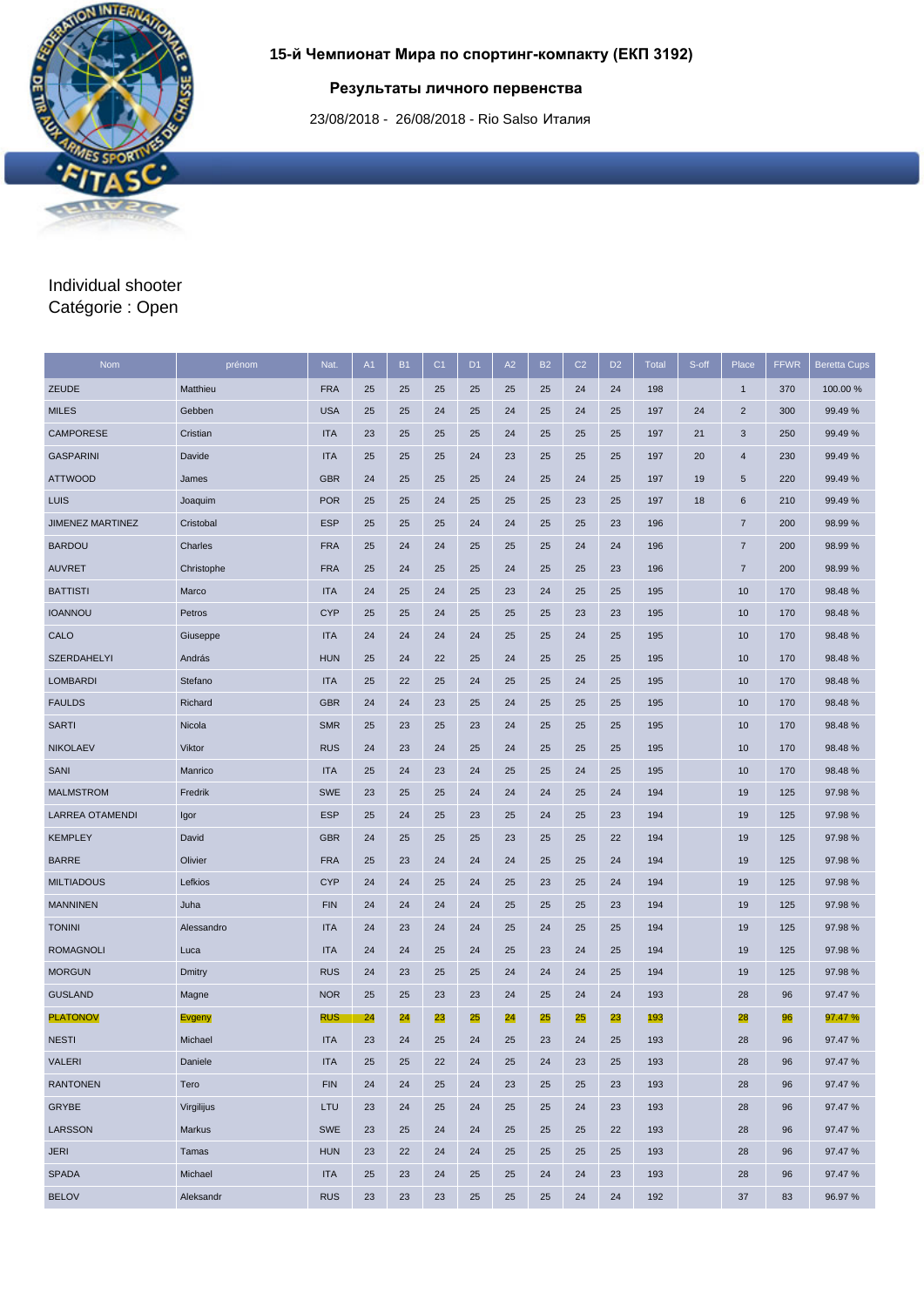| <b>UNTIL HUNUNATU</b> | mani              | EUT        | 24     | 24     | ZJ | 24 | 24 | ZZ | 24 | ZJ | 19Z | স  | თ  | 90.91 70 |
|-----------------------|-------------------|------------|--------|--------|----|----|----|----|----|----|-----|----|----|----------|
| <b>KARLSEN ROD</b>    | Christian         | <b>NOR</b> | 23     | 24     | 23 | 24 | 24 | 25 | 25 | 24 | 192 | 37 | 83 | 96.97%   |
| <b>PAPWORTH</b>       | Martin            | <b>GBR</b> | 23     | 24     | 24 | 25 | 23 | 25 | 23 | 25 | 192 | 37 | 83 | 96.97%   |
| YAGO GONZALEZ         | Javier            | <b>ESP</b> | 24     | 24     | 23 | 24 | 25 | 25 | 24 | 23 | 192 | 37 | 83 | 96.97%   |
| <b>QUINTAS</b>        | Joao Carlos       | <b>POR</b> | 25     | 24     | 22 | 25 | 25 | 25 | 23 | 23 | 192 | 37 | 83 | 96.97%   |
| <b>LEBOEUF</b>        | Johan             | <b>FRA</b> | 23     | 25     | 24 | 23 | 25 | 24 | 25 | 23 | 192 | 37 | 83 | 96.97 %  |
| <b>OLSEN</b>          | Jorn              | <b>DEN</b> | 24     | 24     | 23 | 25 | 24 | 24 | 25 | 23 | 192 | 37 | 83 | 96.97 %  |
| <b>MARUZZO</b>        | Martina           | <b>ITA</b> | 24     | 19     | 25 | 25 | 25 | 24 | 25 | 25 | 192 | 37 | 83 | 96.97%   |
| <b>CARUSO</b>         | Maurizio          | <b>ITA</b> | 23     | 25     | 23 | 24 | 23 | 25 | 25 | 24 | 192 | 37 | 83 | 96.97%   |
| LAPARRA CUENCA        | <b>Beatriz</b>    | <b>ESP</b> | 25     | 23     | 22 | 25 | 24 | 24 | 24 | 25 | 192 | 37 | 83 | 96.97 %  |
| <b>LEARDINI</b>       | Simone            | <b>SMR</b> | 23     | 22     | 25 | 23 | 24 | 25 | 25 | 25 | 192 | 37 | 83 | 96.97 %  |
| AVRAAM                | Angelos           | <b>CYP</b> | 24     | 24     | 25 | 24 | 24 | 24 | 25 | 22 | 192 | 37 | 83 | 96.97 %  |
| <b>TACCONI</b>        | Pier Edoardo      | <b>ITA</b> | 24     | 24     | 25 | 24 | 24 | 24 | 23 | 24 | 192 | 37 | 83 | 96.97%   |
| ANDERSSON             | Martin            | <b>SWE</b> | 25     | 23     | 24 | 25 | 23 | 24 | 23 | 25 | 192 | 37 | 83 | 96.97 %  |
| <b>BROVOLD</b>        | Tore              | <b>NOR</b> | 22     | 24     | 25 | 24 | 24 | 24 | 24 | 24 | 191 | 53 | 67 | 96.46%   |
| <b>MARRI</b>          | Massimiliano      | <b>ITA</b> | 24     | 24     | 23 | 24 | 23 | 24 | 25 | 24 | 191 | 53 | 67 | 96.46%   |
| <b>HOMINAL</b>        | Tanguy            | <b>FRA</b> | 25     | 23     | 23 | 24 | 23 | 25 | 24 | 24 | 191 | 53 | 67 | 96.46%   |
| CAZAUBIEL             | Laurent           | <b>FRA</b> | 23     | 24     | 23 | 23 | 24 | 25 | 25 | 24 | 191 | 53 | 67 | 96.46%   |
| <b>SPADA</b>          | Veniero           | <b>ITA</b> | 24     | 23     | 25 | 25 | 24 | 24 | 23 | 23 | 191 | 53 | 67 | 96.46%   |
| <b>BOSI</b>           | Mauro             | <b>ITA</b> | 25     | 20     | 24 | 24 | 24 | 25 | 25 | 24 | 191 | 53 | 67 | 96.46%   |
| <b>BRADLEY-DAY</b>    | James             | <b>GBR</b> | 24     | 21     | 24 | 25 | 23 | 24 | 25 | 25 | 191 | 53 | 67 | 96.46%   |
| <b>KAKIS</b>          | <b>Michalakis</b> | <b>CYP</b> | 23     | 24     | 25 | 25 | 25 | 22 | 23 | 24 | 191 | 53 | 67 | 96.46%   |
| <b>CLARKE</b>         | Stuart            | <b>GBR</b> | 23     | 24     | 25 | 24 | 23 | 25 | 23 | 23 | 190 | 61 | 59 | 95.96 %  |
| <b>SANTOS SILVA</b>   | Paulo             | <b>POR</b> | 25     | 24     | 23 | 24 | 21 | 24 | 25 | 24 | 190 | 61 | 59 | 95.96 %  |
| <b>STEYN</b>          | Deon              | ZAF        | 25     | 24     | 24 | 24 | 24 | 24 | 23 | 22 | 190 | 61 | 59 | 95.96 %  |
| <b>GIBBS</b>          | Dean              | <b>GBR</b> | 24     | 23     | 22 | 23 | 23 | 25 | 25 | 25 | 190 | 61 | 59 | 95.96 %  |
| KRYZHANOVSKYI         | Sergey            | <b>UKR</b> | 24     | 22     | 24 | 25 | 23 | 25 | 25 | 22 | 190 | 61 | 59 | 95.96 %  |
| <b>HIBBERT</b>        | Michael           | <b>GBR</b> | 24     | 22     | 24 | 24 | 24 | 24 | 23 | 25 | 190 | 61 | 59 | 95.96 %  |
| <b>POINSOT</b>        | Gael              | <b>FRA</b> | 23     | 25     | 23 | 24 | 23 | 25 | 24 | 23 | 190 | 61 | 59 | 95.96 %  |
| <b>KHUDOBIN</b>       | <b>Victor</b>     | <b>RUS</b> | 25     | 25     | 24 | 23 | 24 | 25 | 24 | 20 | 190 | 61 | 59 | 95.96 %  |
| <b>VALERO</b>         | Juan              | <b>ESP</b> | 23     | 23     | 24 | 24 | 25 | 25 | 23 | 23 | 190 | 61 | 59 | 95.96 %  |
| KOUTSOGIANNIS         | Elias             | <b>GRE</b> | $25\,$ | $24\,$ | 23 | 23 | 24 | 25 | 22 | 24 | 190 | 61 | 59 | 95.96 %  |
| ANDREOU               | Andreas           | <b>CYP</b> | 24     | 25     | 22 | 25 | 22 | 24 | 23 | 25 | 190 | 61 | 59 | 95.96%   |
| <b>LELIKOV</b>        | Konstantin        | <b>RUS</b> | 22     | 23     | 25 | 24 | 22 | 25 | 25 | 24 | 190 | 61 | 59 | 95.96%   |
| <b>HEDGECOCK</b>      | Taylor            | <b>GBR</b> | 25     | 22     | 24 | 23 | 23 | 24 | 23 | 25 | 189 | 73 | 47 | 95.45 %  |
| <b>MONTES SEGURA</b>  | Antonio           | <b>ESP</b> | 23     | 24     | 22 | 25 | 24 | 23 | 24 | 24 | 189 | 73 | 47 | 95.45 %  |
| <b>PETERSEN</b>       | Mikkel            | DEN        | 24     | 23     | 21 | 25 | 24 | 23 | 24 | 25 | 189 | 73 | 47 | 95.45 %  |
| ORTIZ QUERALT         | Javier            | <b>ESP</b> | 24     | 22     | 23 | 24 | 23 | 25 | 25 | 23 | 189 | 73 | 47 | 95.45 %  |
| <b>VERNET</b>         | Valentin          | <b>FRA</b> | 24     | 24     | 23 | 24 | 24 | 25 | 22 | 23 | 189 | 73 | 47 | 95.45 %  |
| <b>CHEPALOV</b>       | Stepan            | <b>RUS</b> | 24     | 25     | 23 | 24 | 23 | 23 | 24 | 23 | 189 | 73 | 47 | 95.45%   |
| <b>ARNOLD</b>         | Henry             | <b>GBR</b> | 24     | 22     | 23 | 24 | 23 | 25 | 23 | 25 | 189 | 73 | 47 | 95.45 %  |
| <b>MORIN</b>          | Maxime            | <b>FRA</b> | 25     | 25     | 24 | 23 | 23 | 23 | 24 | 22 | 189 | 73 | 47 | 95.45 %  |
| <b>NORDSKOG</b>       | John-Ole          | <b>NOR</b> | 23     | 22     | 22 | 24 | 24 | 25 | 24 | 25 | 189 | 73 | 47 | 95.45 %  |
| <b>SALAMATIN</b>      | Vladislav         | <b>RUS</b> | 25     | 21     | 24 | 24 | 24 | 24 | 24 | 23 | 189 | 73 | 47 | 95.45 %  |
| <b>JEPPE</b>          | Olsen             | DEN        | 23     | 21     | 25 | 24 | 23 | 25 | 24 | 24 | 189 | 73 | 47 | 95.45 %  |
| <b>SMITH</b>          | <b>Brent</b>      | ZAF        | 25     | $20\,$ | 23 | 24 | 22 | 25 | 25 | 25 | 189 | 73 | 47 | 95.45 %  |
| <b>LUGLI</b>          | Enrico            | <b>ITA</b> | 22     | 24     | 24 | 25 | 22 | 25 | 24 | 22 | 188 | 85 | 35 | 94.95%   |
| PARRAGA COLL          | Jose Luis         | <b>ESP</b> | 23     | 25     | 24 | 24 | 21 | 25 | 23 | 23 | 188 | 85 | 35 | 94.95%   |
| <b>BALHAM</b>         | Adrian            | <b>GBR</b> | 23     | 22     | 25 | 23 | 22 | 24 | 24 | 25 | 188 | 85 | 35 | 94.95%   |
| <b>HARRISON</b>       | <b>Nick</b>       | <b>GBR</b> | 24     | 23     | 24 | 22 | 22 | 25 | 23 | 25 | 188 | 85 | 35 | 94.95%   |
| <b>EASEMAN</b>        | Amy               | <b>GBR</b> | 22     | 23     | 25 | 24 | 20 | 25 | 24 | 25 | 188 | 85 | 35 | 94.95%   |
|                       |                   |            |        |        |    |    |    |    |    |    |     |    |    |          |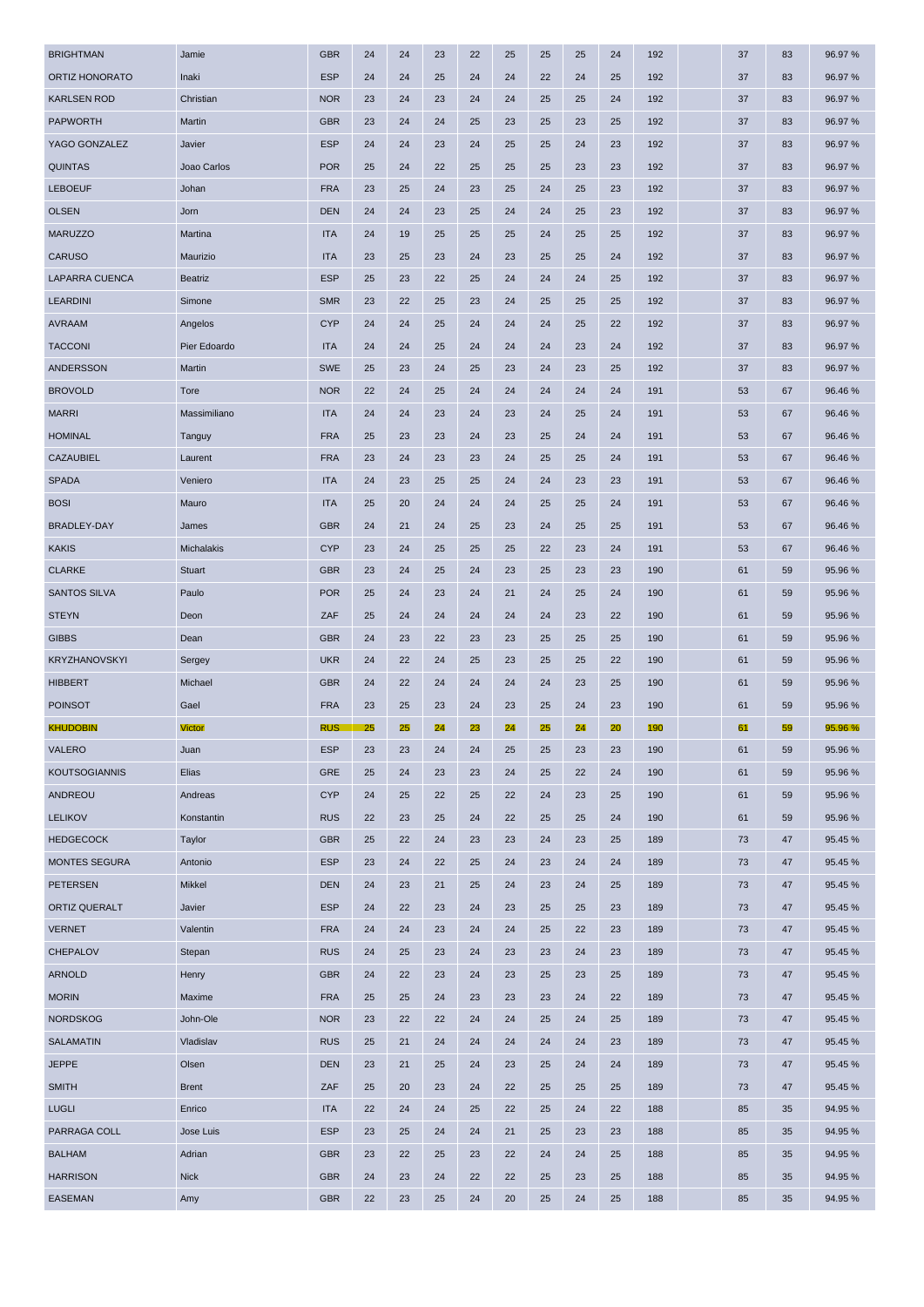| TUTU                | alasehhe       | пл         | 24 | zu | 24 | 24 | 24 | 24 | 24 | Z4 | τοσ | თ   | မ  | 94.JJ 70 |
|---------------------|----------------|------------|----|----|----|----|----|----|----|----|-----|-----|----|----------|
| SOLDANI             | Gabriele       | <b>ITA</b> | 21 | 21 | 23 | 25 | 25 | 24 | 24 | 25 | 188 | 85  | 35 | 94.95%   |
| <b>CIAMPINI</b>     | Marco          | <b>ITA</b> | 22 | 23 | 25 | 25 | 23 | 23 | 24 | 23 | 188 | 85  | 35 | 94.95%   |
| <b>YOUNG</b>        | Henry          | <b>GBR</b> | 25 | 22 | 24 | 25 | 24 | 22 | 23 | 23 | 188 | 85  | 35 | 94.95%   |
| <b>FELIX</b>        | David          | <b>FRA</b> | 22 | 23 | 25 | 24 | 23 | 25 | 23 | 23 | 188 | 85  | 35 | 94.95 %  |
| <b>CORTESE</b>      | <b>Bruno</b>   | <b>ITA</b> | 24 | 18 | 24 | 24 | 25 | 24 | 25 | 24 | 188 | 85  | 35 | 94.95%   |
| <b>SESTINI</b>      | Carlo          | <b>ITA</b> | 22 | 21 | 24 | 24 | 24 | 24 | 24 | 25 | 188 | 85  | 35 | 94.95%   |
| PANIZZA             | Luca           | <b>ITA</b> | 23 | 22 | 24 | 24 | 22 | 25 | 25 | 23 | 188 | 85  | 35 | 94.95%   |
| <b>UMNOV</b>        | <b>Aleksei</b> | <b>RUS</b> | 24 | 24 | 23 | 23 | 21 | 25 | 24 | 24 | 188 | 85  | 35 | 94.95 %  |
| <b>BIDWELL</b>      | John           | <b>GBR</b> | 21 | 25 | 23 | 21 | 24 | 25 | 24 | 25 | 188 | 85  | 35 | 94.95 %  |
| <b>BATTISTI</b>     | Paolo          | <b>ITA</b> | 24 | 21 | 23 | 25 | 24 | 24 | 24 | 23 | 188 | 85  | 35 | 94.95 %  |
| <b>TENA PEREZ</b>   | David          | <b>ESP</b> | 23 | 22 | 24 | 23 | 24 | 24 | 23 | 25 | 188 | 85  | 35 | 94.95 %  |
| <b>BATCHELOR</b>    | Paul           | <b>GBR</b> | 23 | 25 | 23 | 23 | 24 | 22 | 24 | 24 | 188 | 85  | 35 | 94.95%   |
| <b>MORDEFROID</b>   | Jean Paul      | <b>FRA</b> | 25 | 24 | 22 | 23 | 20 | 25 | 24 | 25 | 188 | 85  | 35 | 94.95 %  |
| <b>HENTGEN</b>      | Romain         | <b>FRA</b> | 23 | 23 | 23 | 25 | 24 | 22 | 25 | 23 | 188 | 85  | 35 | 94.95 %  |
| <b>HELLSTROM</b>    | Rickard        | <b>SWE</b> | 20 | 23 | 24 | 25 | 23 | 24 | 25 | 24 | 188 | 85  | 35 | 94.95%   |
| <b>SMITH</b>        | Dean           | ZAF        | 23 | 24 | 22 | 23 | 23 | 25 | 25 | 22 | 187 | 107 | 35 | 94.44 %  |
| <b>BETTI</b>        | Yuri           | <b>ITA</b> | 25 | 25 | 23 | 22 | 22 | 22 | 25 | 23 | 187 | 107 | 35 | 94.44 %  |
| <b>FARKAS</b>       | Endre          | <b>HUN</b> | 20 | 23 | 24 | 25 | 25 | 24 | 23 | 23 | 187 | 107 | 35 | 94.44 %  |
| <b>DAL BARCO</b>    | Sebastien      | <b>FRA</b> | 24 | 22 | 23 | 24 | 22 | 24 | 24 | 24 | 187 | 107 | 35 | 94.44 %  |
| <b>DOCOCHE</b>      | Michel         | <b>FRA</b> | 24 | 23 | 23 | 24 | 23 | 24 | 24 | 22 | 187 | 107 | 35 | 94.44 %  |
| <b>FANTOZZI</b>     | Pier Luigi     | <b>ITA</b> | 25 | 25 | 18 | 24 | 23 | 25 | 23 | 24 | 187 | 107 | 35 | 94.44 %  |
| <b>HALL</b>         | Cheryl         | <b>GBR</b> | 23 | 23 | 24 | 24 | 23 | 24 | 23 | 23 | 187 | 107 | 35 | 94.44 %  |
| <b>GRUBER</b>       | Christoph      | AUT        | 23 | 24 | 23 | 25 | 25 | 21 | 23 | 23 | 187 | 107 | 35 | 94.44 %  |
| <b>VALIAKHMETOV</b> | Andrei         | <b>RUS</b> | 22 | 23 | 22 | 25 | 23 | 22 | 25 | 25 | 187 | 107 | 35 | 94.44 %  |
| <b>MELCHER</b>      | Josef Fefi     | AUT        | 24 | 21 | 25 | 23 | 23 | 23 | 23 | 25 | 187 | 107 | 35 | 94.44 %  |
| <b>NESTI</b>        | Pier Giovanni  | <b>ITA</b> | 23 | 22 | 25 | 22 | 25 | 22 | 23 | 25 | 187 | 107 | 35 | 94.44 %  |
| <b>ALEXANDROVA</b>  | Inna           | <b>RUS</b> | 23 | 23 | 21 | 23 | 24 | 24 | 24 | 25 | 187 | 107 | 35 | 94.44 %  |
| <b>KYPRIANOU</b>    | Kypros         | <b>CYP</b> | 25 | 25 | 21 | 24 | 24 | 25 | 24 | 19 | 187 | 107 | 35 | 94.44 %  |
| <b>TORGERSEN</b>    | Simen          | <b>NOR</b> | 24 | 24 | 24 | 23 | 24 | 23 | 21 | 24 | 187 | 107 | 35 | 94.44 %  |
| <b>DYTKOWSKI</b>    | Przemyslaw     | <b>POL</b> | 23 | 22 | 23 | 25 | 24 | 25 | 24 | 21 | 187 | 107 | 35 | 94.44 %  |
| TAVARES             | Sandra         | POR        | 23 | 23 | 24 | 23 | 22 | 24 | 25 | 23 | 187 | 107 | 35 | 94.44 %  |
| <b>GIARDI</b>       | Denis          | <b>SMR</b> | 22 | 24 | 22 | 25 | 23 | 24 | 24 | 23 | 187 | 107 | 35 | 94.44 %  |
| <b>OLIVIERI</b>     | Ricardo        | <b>VEN</b> | 24 | 25 | 25 | 25 | 21 | 24 | 21 | 21 | 186 | 124 | 35 | 93.94 %  |
| <b>HUTTARD</b>      | Jean-Claude    | <b>FRA</b> | 23 | 20 | 22 | 24 | 24 | 24 | 25 | 24 | 186 | 124 | 35 | 93.94 %  |
| <b>WLODARCZYK</b>   | Remigiusz      | <b>POL</b> | 22 | 23 | 22 | 23 | 23 | 25 | 25 | 23 | 186 | 124 | 35 | 93.94 %  |
| <b>MARCHERON</b>    | Alain          | <b>FRA</b> | 22 | 23 | 25 | 22 | 21 | 24 | 25 | 24 | 186 | 124 | 35 | 93.94 %  |
| <b>DEAN</b>         | Anthony        | <b>GBR</b> | 25 | 21 | 21 | 22 | 23 | 25 | 25 | 24 | 186 | 124 | 35 | 93.94 %  |
| <b>MAKODZEBA</b>    | Oleg           | <b>UKR</b> | 20 | 22 | 24 | 25 | 23 | 23 | 25 | 24 | 186 | 124 | 35 | 93.94 %  |
| <b>TATARINOV</b>    | Oleg           | <b>RUS</b> | 22 | 24 | 23 | 22 | 25 | 24 | 24 | 22 | 186 | 124 | 35 | 93.94 %  |
| <b>MOILANEN</b>     | Juhani         | <b>FIN</b> | 24 | 23 | 23 | 25 | 22 | 21 | 23 | 25 | 186 | 124 | 35 | 93.94 %  |
| <b>VARVATSIS</b>    | Marios         | <b>CYP</b> | 21 | 24 | 24 | 24 | 25 | 24 | 23 | 21 | 186 | 124 | 35 | 93.94 %  |
| <b>KONDRATOV</b>    | Vladislav      | <b>RUS</b> | 24 | 20 | 24 | 24 | 23 | 23 | 23 | 25 | 186 | 124 | 35 | 93.94 %  |
| <b>GRANKIN</b>      | Andrey         | <b>RUS</b> | 23 | 25 | 22 | 23 | 24 | 23 | 23 | 23 | 186 | 124 | 35 | 93.94 %  |
| <b>ARCANGIOLI</b>   | Paolo          | <b>ITA</b> | 23 | 23 | 25 | 23 | 22 | 24 | 23 | 23 | 186 | 124 | 35 | 93.94 %  |
| <b>BULBI</b>        | Filippo        | <b>ITA</b> | 25 | 20 | 24 | 24 | 21 | 24 | 24 | 24 | 186 | 124 | 35 | 93.94 %  |
| <b>TAVARES</b>      | Joaquim        | <b>POR</b> | 24 | 24 | 22 | 23 | 23 | 23 | 25 | 22 | 186 | 124 | 35 | 93.94 %  |
| <b>CONSOLINI</b>    | Simone         | <b>ITA</b> | 23 | 22 | 23 | 23 | 23 | 24 | 24 | 23 | 185 | 138 | 35 | 93.43%   |
| <b>DEMCHYSHEN</b>   | Maksim         | <b>UKR</b> | 24 | 20 | 24 | 23 | 24 | 22 | 24 | 24 | 185 | 138 | 35 | 93.43%   |
| ALBUQUERQUE         | Sonia          | <b>POR</b> | 22 | 22 | 24 | 24 | 21 | 24 | 25 | 23 | 185 | 138 | 35 | 93.43%   |
| <b>FILIPE</b>       | Luis Miguel    | <b>POR</b> | 25 | 21 | 22 | 22 | 24 | 25 | 22 | 24 | 185 | 138 | 35 | 93.43%   |
|                     |                |            |    |    |    |    |    |    |    |    |     |     |    |          |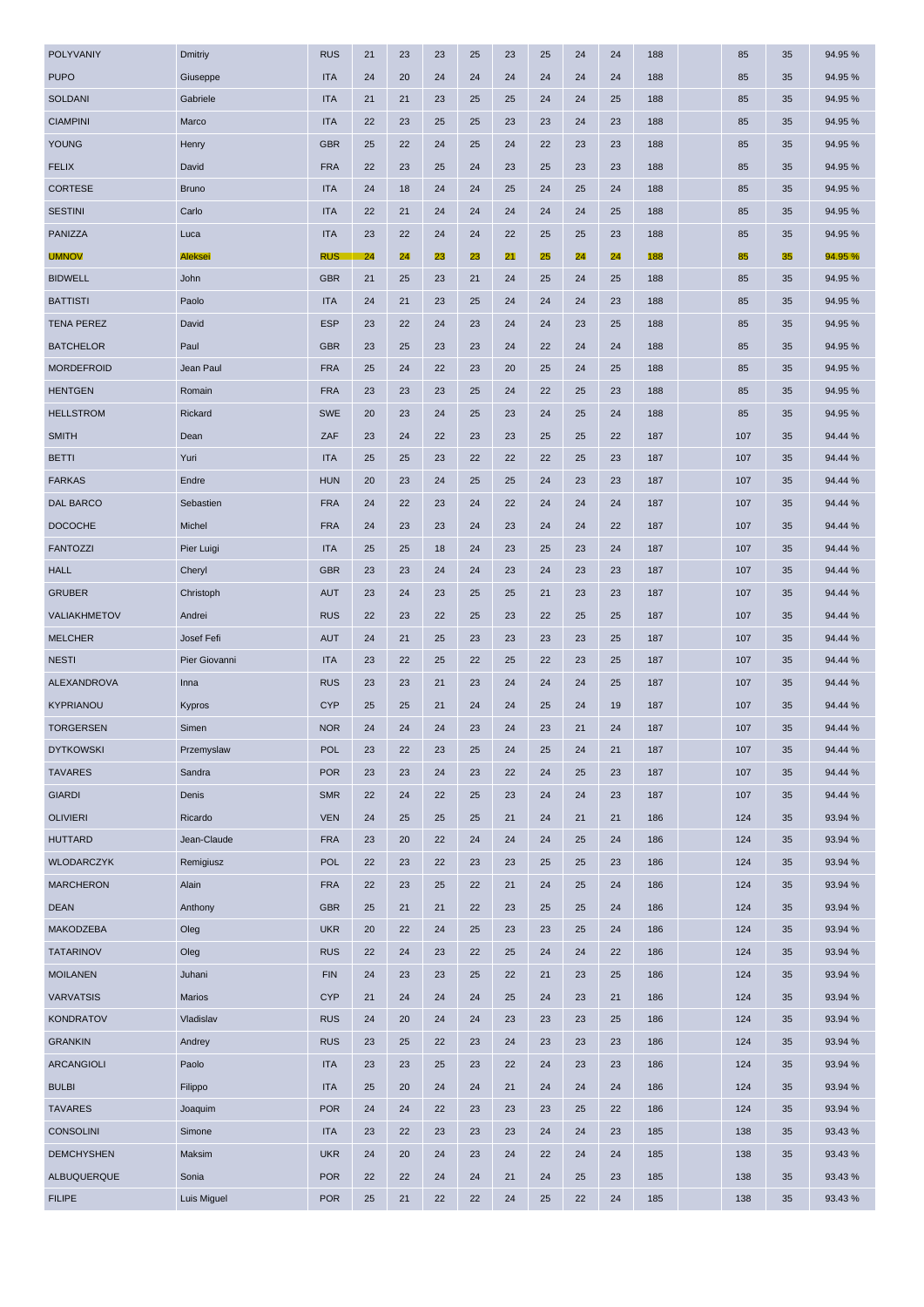| <b>יום יה</b> תו     | iviarum i vosruu   | ייסיי      | zz | ٤ν | ΣJ | 24 | ZU | ZJ | 24 | ZΤ | ιοσ | īОO | აა | 99.49 70 |
|----------------------|--------------------|------------|----|----|----|----|----|----|----|----|-----|-----|----|----------|
| <b>MILTIADES</b>     | Karaolis           | <b>CYP</b> | 23 | 23 | 24 | 25 | 24 | 23 | 20 | 23 | 185 | 138 | 35 | 93.43%   |
| <b>HELLSTROM</b>     | Alfred             | <b>SWE</b> | 24 | 23 | 20 | 25 | 23 | 23 | 24 | 23 | 185 | 138 | 35 | 93.43%   |
| <b>ATTARDO</b>       | Diego              | <b>ITA</b> | 24 | 22 | 23 | 25 | 24 | 22 | 21 | 24 | 185 | 138 | 35 | 93.43%   |
| <b>TENA PEREZ</b>    | Elias              | <b>ESP</b> | 25 | 22 | 24 | 23 | 23 | 24 | 24 | 20 | 185 | 138 | 35 | 93.43%   |
| <b>RODOSTHENOUS</b>  | Rodosthenis        | <b>CYP</b> | 25 | 24 | 23 | 22 | 22 | 23 | 22 | 24 | 185 | 138 | 35 | 93.43%   |
| <b>LUGLIOLINI</b>    | Luca               | <b>ITA</b> | 24 | 21 | 22 | 25 | 22 | 23 | 24 | 24 | 185 | 138 | 35 | 93.43%   |
| SPADAZZI             | Silver             | <b>ITA</b> | 23 | 23 | 23 | 23 | 25 | 23 | 23 | 22 | 185 | 138 | 35 | 93.43%   |
| <b>ROSEMA</b>        | Theo               | ZAF        | 21 | 23 | 22 | 24 | 23 | 24 | 23 | 25 | 185 | 138 | 35 | 93.43%   |
| <b>HUNT</b>          | Glenn              | <b>GBR</b> | 24 | 23 | 23 | 22 | 20 | 24 | 25 | 24 | 185 | 138 | 35 | 93.43%   |
| <b>LAGERBON</b>      | Jens               | <b>DEN</b> | 24 | 23 | 23 | 22 | 24 | 23 | 21 | 24 | 184 | 153 | 35 | 92.93%   |
| <b>MANVELL</b>       | Tony               | <b>GBR</b> | 23 | 23 | 23 | 24 | 25 | 24 | 21 | 21 | 184 | 153 | 35 | 92.93%   |
| <b>GRANCIO</b>       | Simone             | <b>ITA</b> | 25 | 24 | 22 | 24 | 22 | 22 | 22 | 23 | 184 | 153 | 35 | 92.93%   |
| <b>MENGUCCI</b>      | Matteo             | <b>ITA</b> | 24 | 25 | 22 | 24 | 22 | 24 | 23 | 20 | 184 | 153 | 35 | 92.93%   |
| <b>RAGNI</b>         | Filippo            | <b>ITA</b> | 21 | 25 | 21 | 23 | 24 | 25 | 22 | 23 | 184 | 153 | 35 | 92.93%   |
| <b>LOYEN</b>         | Jean Francois      | <b>FRA</b> | 22 | 19 | 23 | 22 | 24 | 25 | 24 | 25 | 184 | 153 | 35 | 92.93%   |
| <b>GHISELLI</b>      | Andrea             | <b>ITA</b> | 22 | 25 | 22 | 24 | 23 | 24 | 23 | 21 | 184 | 153 | 35 | 92.93%   |
| <b>BARTOLINI</b>     | Alessandro         | <b>ITA</b> | 21 | 25 | 22 | 23 | 21 | 24 | 24 | 24 | 184 | 153 | 35 | 92.93%   |
| <b>JENSEN</b>        | <b>Marcus Bent</b> | <b>DEN</b> | 23 | 25 | 25 | 23 | 21 | 24 | 20 | 23 | 184 | 153 | 35 | 92.93%   |
| <b>BUSDRAGHI</b>     | Luca               | <b>ITA</b> | 24 | 20 | 22 | 23 | 24 | 23 | 23 | 25 | 184 | 153 | 35 | 92.93%   |
| <b>BENEDETTI</b>     | Gian Marco         | <b>ITA</b> | 23 | 22 | 24 | 24 | 19 | 25 | 24 | 23 | 184 | 153 | 35 | 92.93%   |
| <b>BIGNOTTI</b>      | Massimo            | <b>ITA</b> | 22 | 22 | 24 | 22 | 23 | 24 | 24 | 23 | 184 | 153 | 35 | 92.93%   |
| <b>TOLCHENOV</b>     | <b>Dmitry</b>      | <b>RUS</b> | 22 | 24 | 24 | 24 | 22 | 25 | 23 | 20 | 184 | 153 | 35 | 92.93 %  |
| <b>BELLET</b>        | Guy                | <b>FRA</b> | 21 | 23 | 23 | 24 | 22 | 24 | 22 | 25 | 184 | 153 | 35 | 92.93%   |
| VASILYEV             | Alexey             | <b>RUS</b> | 19 | 21 | 24 | 25 | 23 | 24 | 25 | 23 | 184 | 153 | 35 | 92.93%   |
| <b>BAILLET</b>       | <b>Bruno</b>       | <b>FRA</b> | 25 | 22 | 22 | 24 | 24 | 21 | 22 | 24 | 184 | 153 | 35 | 92.93%   |
| <b>ALLEM</b>         | Joel               | ZAF        | 24 | 23 | 23 | 24 | 23 | 24 | 21 | 22 | 184 | 153 | 35 | 92.93%   |
| <b>SIIKALUOMA</b>    | Pasi               | <b>FIN</b> | 23 | 22 | 22 | 25 | 24 | 23 | 22 | 23 | 184 | 153 | 35 | 92.93%   |
| <b>BAIOCCO</b>       | Andrea             | <b>ITA</b> | 24 | 22 | 23 | 23 | 24 | 23 | 22 | 23 | 184 | 153 | 35 | 92.93%   |
| ZANELLATI            | Maurizio           | <b>ITA</b> | 21 | 22 | 23 | 23 | 23 | 23 | 25 | 24 | 184 | 153 | 35 | 92.93%   |
| <b>VERGEZ</b>        | Jean Francois      | <b>FRA</b> | 25 | 22 | 24 | 23 | 23 | 19 | 23 | 25 | 184 | 153 | 35 | 92.93%   |
| COSTA                | Christian          | <b>SMR</b> | 21 | 23 | 24 | 24 | 24 | 24 | 21 | 23 | 184 | 153 | 35 | 92.93%   |
| CONDETTE             | Samuel             | <b>FRA</b> | 24 | 22 | 25 | 25 | 18 | 24 | 24 | 22 | 184 | 153 | 35 | 92.93%   |
| <b>RODRIGUES</b>     | Ricardo            | ZAF        | 21 | 20 | 24 | 24 | 25 | 24 | 23 | 22 | 183 | 176 | 35 | 92.42%   |
| <b>EMMOTT</b>        | Joe                | <b>GBR</b> | 25 | 21 | 24 | 24 | 20 | 23 | 24 | 22 | 183 | 176 | 35 | 92.42 %  |
| <b>KOZLOV</b>        | Pavel              | <b>RUS</b> | 19 | 23 | 24 | 25 | 23 | 24 | 24 | 21 | 183 | 176 | 35 | 92.42%   |
| <b>ANTONIOU</b>      | Antonis            | <b>CYP</b> | 25 | 21 | 24 | 23 | 20 | 24 | 23 | 23 | 183 | 176 | 35 | 92.42 %  |
| <b>SPINI</b>         | Francesco          | <b>ITA</b> | 23 | 23 | 23 | 21 | 22 | 24 | 25 | 22 | 183 | 176 | 35 | 92.42%   |
| PEDERZOLI            | Luca               | <b>ITA</b> | 22 | 25 | 21 | 22 | 23 | 21 | 24 | 25 | 183 | 176 | 35 | 92.42%   |
| DI GIROLAMO          | Marco              | <b>ITA</b> | 19 | 25 | 24 | 22 | 21 | 24 | 24 | 24 | 183 | 176 | 35 | 92.42 %  |
| <b>STEYN</b>         | Douw               | ZAF        | 24 | 19 | 23 | 24 | 21 | 24 | 25 | 23 | 183 | 176 | 35 | 92.42 %  |
| CAMPANELLA           | Kevin              | <b>FRA</b> | 24 | 21 | 21 | 25 | 23 | 24 | 24 | 21 | 183 | 176 | 35 | 92.42 %  |
| <b>CAVALEROS</b>     | Alexi              | ZAF        | 23 | 21 | 25 | 23 | 23 | 23 | 22 | 23 | 183 | 176 | 35 | 92.42 %  |
| <b>KRYZHANOVSKIY</b> | Viktor             | <b>UKR</b> | 23 | 21 | 24 | 25 | 22 | 24 | 23 | 21 | 183 | 176 | 35 | 92.42%   |
| <b>JEANCLER</b>      | Robin              | <b>FRA</b> | 22 | 23 | 19 | 23 | 25 | 22 | 24 | 24 | 182 | 187 | 35 | 91.92%   |
| <b>HOMINAL</b>       | Jean-Michel        | <b>FRA</b> | 24 | 20 | 23 | 22 | 23 | 25 | 22 | 23 | 182 | 187 | 35 | 91.92%   |
| <b>SUCCI</b>         | Marco              | <b>ITA</b> | 18 | 24 | 24 | 22 | 22 | 25 | 24 | 23 | 182 | 187 | 35 | 91.92 %  |
| <b>STARK</b>         | Thomas             | <b>DEN</b> | 22 | 24 | 22 | 23 | 22 | 24 | 23 | 22 | 182 | 187 | 35 | 91.92%   |
| <b>PLUCINSKI</b>     | Marcin Plutoo      | <b>POL</b> | 22 | 22 | 20 | 24 | 25 | 24 | 22 | 23 | 182 | 187 | 35 | 91.92%   |
| <b>DIVARET</b>       | Marine             | <b>FRA</b> | 19 | 25 | 23 | 25 | 24 | 23 | 22 | 21 | 182 | 187 | 35 | 91.92%   |
| <b>BRANDT</b>        | Konstantin         | <b>RUS</b> | 21 | 20 | 24 | 23 | 23 | 25 | 24 | 22 | 182 | 187 | 35 | 91.92%   |
|                      |                    |            |    |    |    |    |    |    |    |    |     |     |    |          |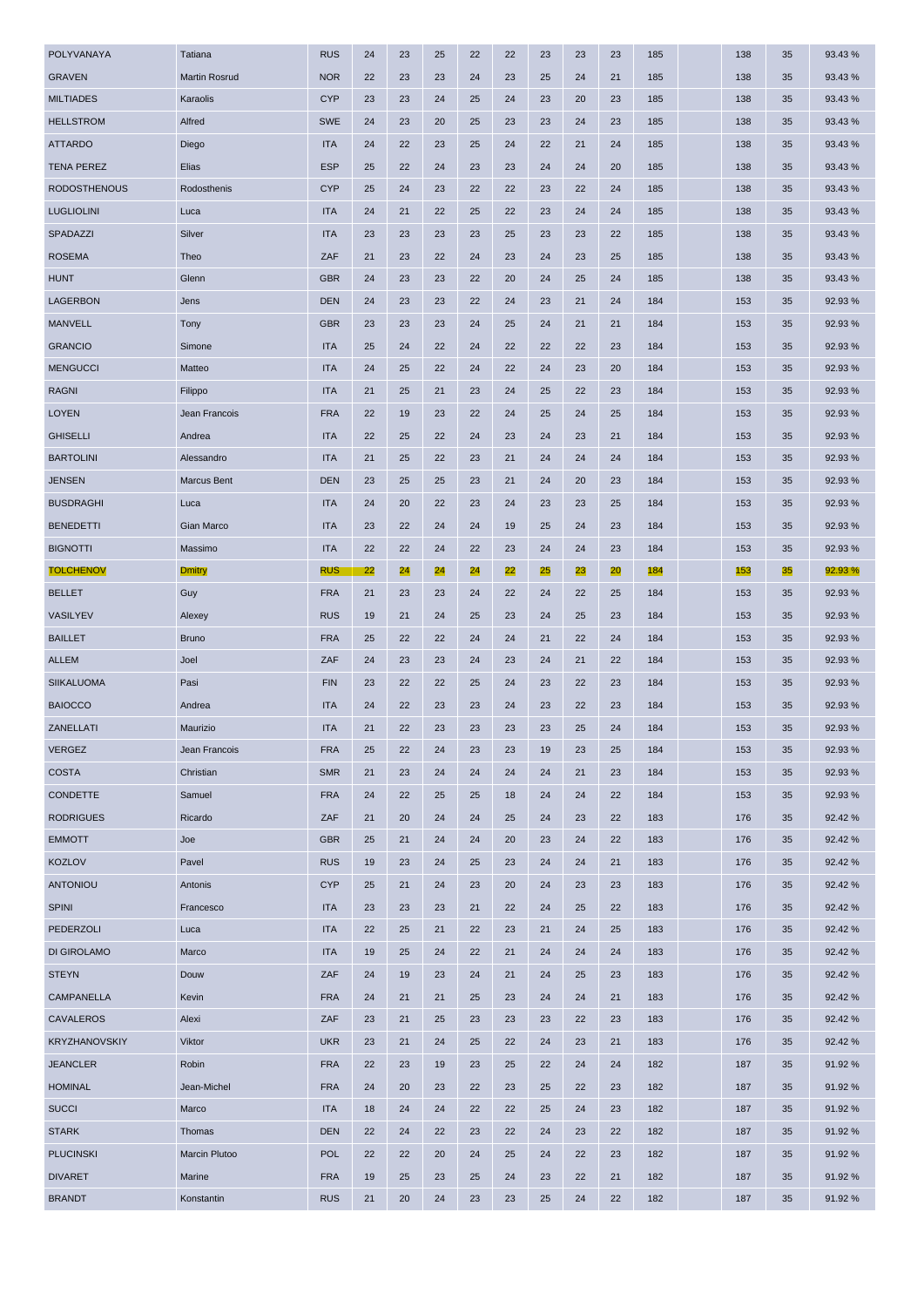| <b>GRANKIN</b>         | Sergey         | <b>RUS</b> | 21 | 24 | 22 | 21 | 24 | 23 | 23 | 24 | 182 | 187 | 35 | 91.92%  |
|------------------------|----------------|------------|----|----|----|----|----|----|----|----|-----|-----|----|---------|
| <b>KOILAKOS</b>        | Ioannis        | <b>GRE</b> | 25 | 21 | 21 | 21 | 24 | 25 | 23 | 22 | 182 | 187 | 35 | 91.92%  |
| <b>KADLOK</b>          | Nandor         | <b>HUN</b> | 21 | 23 | 24 | 23 | 21 | 23 | 25 | 22 | 182 | 187 | 35 | 91.92%  |
| <b>FACCIOLATI</b>      | Damiano        | <b>ITA</b> | 22 | 23 | 20 | 22 | 22 | 25 | 23 | 25 | 182 | 187 | 35 | 91.92 % |
| <b>DYTKOWSKI</b>       | Piotr          | <b>POL</b> | 22 | 20 | 25 | 24 | 23 | 21 | 24 | 23 | 182 | 187 | 35 | 91.92%  |
| <b>MCGREGOR</b>        | Tom            | <b>GBR</b> | 25 | 19 | 24 | 22 | 22 | 24 | 21 | 25 | 182 | 187 | 35 | 91.92%  |
| <b>LEARDINI</b>        | Alvaro         | <b>ITA</b> | 21 | 23 | 23 | 22 | 22 | 24 | 23 | 24 | 182 | 187 | 35 | 91.92%  |
| <b>SHORNIKOV</b>       | Sergey         | <b>RUS</b> | 22 | 24 | 25 | 23 | 23 | 18 | 24 | 23 | 182 | 187 | 35 | 91.92%  |
| <b>SARTI</b>           | Sandro         | <b>SMR</b> | 23 | 19 | 23 | 24 | 24 | 22 | 23 | 24 | 182 | 187 | 35 | 91.92%  |
| <b>AVRIL</b>           | Alain          | <b>FRA</b> | 24 | 21 | 24 | 18 | 23 | 24 | 23 | 25 | 182 | 187 | 35 | 91.92%  |
| <b>WAGNER</b>          | Jurgen         | <b>AUT</b> | 21 | 21 | 21 | 23 | 23 | 25 | 25 | 22 | 181 | 204 | 35 | 91.41%  |
| <b>BETTINI</b>         | Ivano          | <b>ITA</b> | 25 | 21 | 22 | 19 | 23 | 24 | 23 | 24 | 181 | 204 | 35 | 91.41%  |
| <b>HERNANDEZ GALA</b>  | Victor         | <b>ESP</b> | 20 | 20 | 24 | 22 | 23 | 23 | 25 | 24 | 181 | 204 | 35 | 91.41%  |
| <b>GRYAZNOV</b>        | Maksim         | <b>RUS</b> | 21 | 23 | 24 | 22 | 25 | 24 | 24 | 18 | 181 | 204 | 35 | 91.41%  |
| <b>LORITTO</b>         | Gaetano        | <b>ITA</b> | 23 | 20 | 24 | 23 | 23 | 25 | 23 | 20 | 181 | 204 | 35 | 91.41%  |
| <b>GRASSO</b>          | Cesare         | <b>ITA</b> | 18 | 23 | 25 | 23 | 23 | 22 | 22 | 25 | 181 | 204 | 35 | 91.41%  |
| <b>IBANEZ REBOLLO</b>  | Mariano        | <b>ESP</b> | 23 | 24 | 24 | 17 | 23 | 22 | 23 | 25 | 181 | 204 | 35 | 91.41%  |
| <b>ZOLFI CARPINETI</b> | Andrea         | <b>ITA</b> | 20 | 22 | 21 | 24 | 22 | 22 | 25 | 25 | 181 | 204 | 35 | 91.41%  |
| <b>STEYN</b>           | Derek          | ZAF        | 23 | 21 | 21 | 25 | 23 | 22 | 23 | 23 | 181 | 204 | 35 | 91.41%  |
| <b>KAMINSKI</b>        | Marcin         | POL        | 21 | 21 | 25 | 21 | 22 | 25 | 22 | 24 | 181 | 204 | 35 | 91.41%  |
| <b>MARUZZO</b>         | Nicolo         | <b>ITA</b> | 20 | 23 | 20 | 25 | 23 | 23 | 23 | 24 | 181 | 204 | 35 | 91.41%  |
| <b>HAMATSOS</b>        | Loucas         | <b>CYP</b> | 22 | 25 | 22 | 22 | 24 | 23 | 21 | 22 | 181 | 204 | 35 | 91.41%  |
| <b>MORGUN</b>          | Maria          | <b>RUS</b> | 21 | 21 | 24 | 22 | 24 | 24 | 23 | 22 | 181 | 204 | 35 | 91.41%  |
| <b>MILLET</b>          | Sebastien      | <b>FRA</b> | 22 | 19 | 24 | 24 | 23 | 25 | 24 | 20 | 181 | 204 | 35 | 91.41%  |
| ABDULLAYEV             | Etibar         | AZE        | 23 | 23 | 24 | 24 | 22 | 24 | 18 | 23 | 181 | 204 | 35 | 91.41%  |
| <b>KATSIOTIS</b>       | Panagiotis     | <b>GRE</b> | 23 | 24 | 20 | 23 | 22 | 24 | 23 | 22 | 181 | 204 | 35 | 91.41%  |
| CRAPANZANO             | Calogero       | <b>ITA</b> | 23 | 23 | 20 | 25 | 20 | 22 | 23 | 25 | 181 | 204 | 35 | 91.41%  |
| <b>SADEK</b>           | <b>Bostjan</b> | <b>SVN</b> | 25 | 22 | 22 | 22 | 21 | 21 | 24 | 24 | 181 | 204 | 35 | 91.41%  |
| <b>SUOMINEN</b>        | Kalle          | <b>FIN</b> | 24 | 24 | 22 | 22 | 17 | 23 | 24 | 25 | 181 | 204 | 35 | 91.41%  |
| <b>GRASSELLI</b>       | Paolo          | <b>ITA</b> | 20 | 21 | 21 | 23 | 23 | 24 | 25 | 23 | 180 | 223 | 35 | 90.91%  |
| <b>PALMGREN</b>        | Alexander      | <b>NOR</b> | 22 | 21 | 23 | 22 | 24 | 22 | 23 | 23 | 180 | 223 | 35 | 90.91 % |
| <b>HLEBS</b>           | Matjaz         | <b>SVN</b> | 21 | 23 | 21 | 22 | 25 | 25 | 21 | 22 | 180 | 223 | 35 | 90.91 % |
| YUZBASHEV              | Tigran         | <b>RUS</b> | 19 | 25 | 24 | 23 | 22 | 24 | 23 | 20 | 180 | 223 | 35 | 90.91 % |
| <b>HERTL</b>           | Igor           | <b>SVK</b> | 24 | 23 | 25 | 23 | 21 | 23 | 21 | 20 | 180 | 223 | 35 | 90.91 % |
| <b>ZAMBONI</b>         | Giovanni       | <b>ITA</b> | 22 | 22 | 21 | 23 | 21 | 23 | 25 | 23 | 180 | 223 | 35 | 90.91 % |
| SANZ SEGURA            | Luis Carlos    | <b>ESP</b> | 23 | 21 | 22 | 20 | 23 | 25 | 23 | 23 | 180 | 223 | 35 | 90.91 % |
| <b>PAVSHINSKY</b>      | Vladislav      | <b>RUS</b> | 23 | 23 | 23 | 24 | 22 | 23 | 22 | 20 | 180 | 223 | 35 | 90.91%  |
| <b>GJERSTAD</b>        | Knut Olav      | <b>NOR</b> | 22 | 23 | 23 | 22 | 22 | 23 | 23 | 22 | 180 | 223 | 35 | 90.91 % |
| <b>JONES</b>           | Andrew         | <b>GBR</b> | 22 | 23 | 24 | 23 | 20 | 22 | 24 | 22 | 180 | 223 | 35 | 90.91 % |
| KRUSE                  | Christian      | <b>DEN</b> | 20 | 21 | 23 | 22 | 22 | 24 | 23 | 25 | 180 | 223 | 35 | 90.91 % |
| <b>CENTRA</b>          | Roberto        | <b>ITA</b> | 22 | 23 | 22 | 23 | 25 | 25 | 17 | 23 | 180 | 223 | 35 | 90.91 % |
| <b>OJANSUU</b>         | Oliver         | <b>FIN</b> | 20 | 25 | 23 | 22 | 22 | 23 | 23 | 22 | 180 | 223 | 35 | 90.91%  |
| <b>ROMANOV</b>         | Igor           | <b>RUS</b> | 24 | 21 | 22 | 22 | 22 | 23 | 24 | 22 | 180 | 223 | 35 | 90.91 % |
|                        |                |            |    |    |    |    |    |    |    |    |     |     |    |         |
| <b>COPPEN</b>          | Andrew         | <b>GBR</b> | 24 | 19 | 24 | 21 | 20 | 25 | 25 | 22 | 180 | 223 | 35 | 90.91 % |
| <b>CASTELLET</b>       | Vidal          | <b>ESP</b> | 22 | 22 | 21 | 23 | 22 | 22 | 25 | 23 | 180 | 223 | 35 | 90.91 % |
| <b>HUFNAGL</b>         | Ralf           | <b>AUT</b> | 23 | 22 | 25 | 20 | 24 | 21 | 24 | 21 | 180 | 223 | 35 | 90.91 % |
| ROMERO MILLAN          | Fabian         | <b>ESP</b> | 24 | 23 | 23 | 19 | 22 | 24 | 21 | 24 | 180 | 223 | 35 | 90.91%  |
| <b>URKO</b>            | Queralt        | <b>ESP</b> | 22 | 20 | 24 | 23 | 22 | 25 | 20 | 24 | 180 | 223 | 35 | 90.91 % |
| <b>LOIZIDES</b>        | Antonis        | <b>CYP</b> | 21 | 22 | 24 | 23 | 23 | 24 | 24 | 18 | 179 | 242 | 35 | 90.40%  |
| MUBARAKSHIN            | Rinat          | <b>RUS</b> | 21 | 22 | 24 | 24 | 24 | 18 | 23 | 23 | 179 | 242 | 35 | 90.40 % |
| LEBEAU                 | Jordan         | <b>FRA</b> | 20 | 24 | 22 | 21 | 22 | 24 | 23 | 23 | 179 | 242 | 35 | 90.40%  |
| <b>MUBARAKSHINA</b>    | Aigul          | <b>RUS</b> | 21 | 22 | 22 | 23 | 17 | 25 | 24 | 25 | 179 | 242 | 35 | 90.40 % |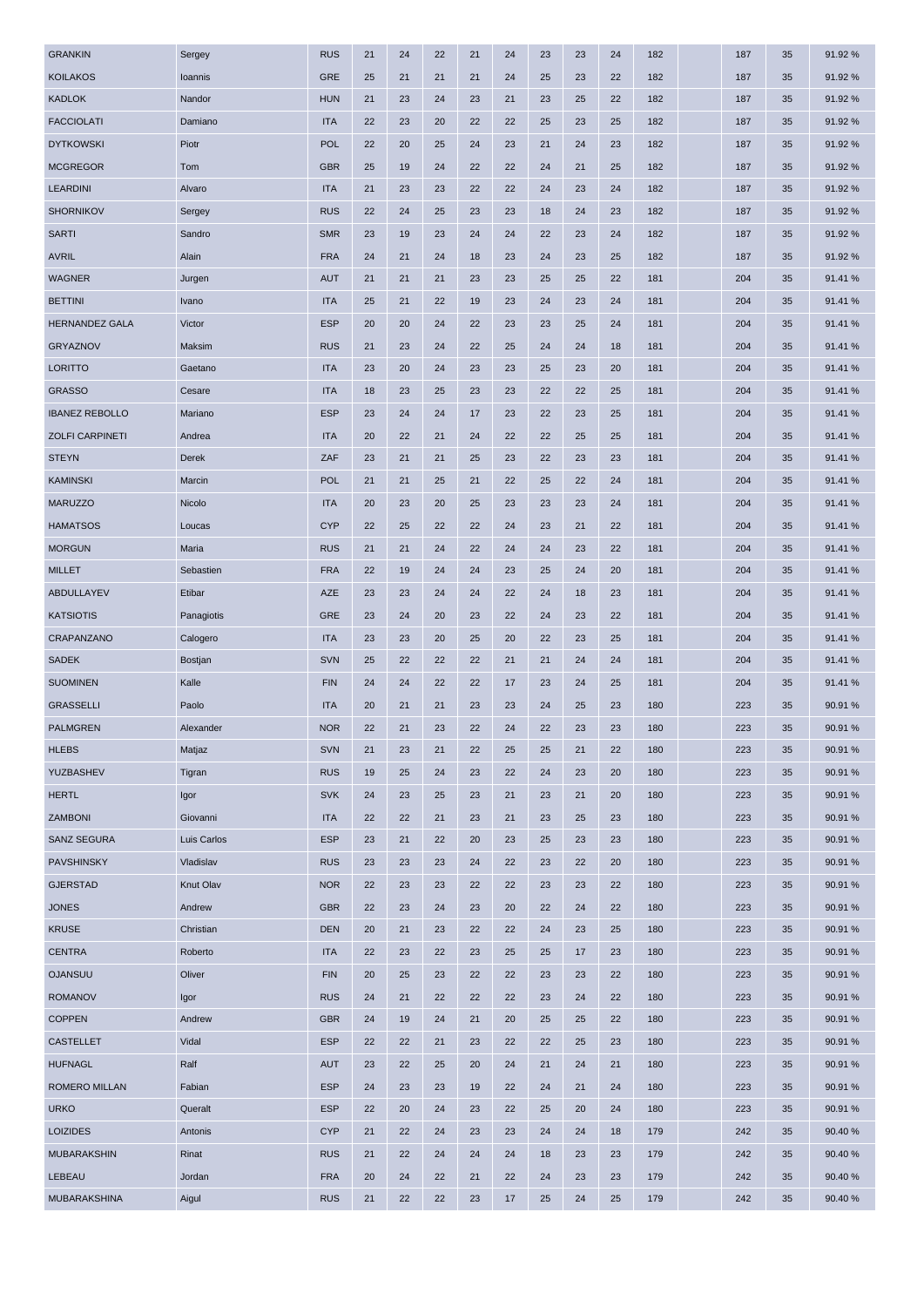| <b>MENGUCCI</b>        | William              | <b>ITA</b> | 22 | 22 | 24 | 23 | 21 | 25 | 20 | 22 | 179 | 242 | 35 | 90.40%  |
|------------------------|----------------------|------------|----|----|----|----|----|----|----|----|-----|-----|----|---------|
| <b>PETROV</b>          | Vladimir             | <b>RUS</b> | 22 | 22 | 23 | 20 | 24 | 24 | 21 | 23 | 179 | 242 | 35 | 90.40%  |
| PAPAZACHARIAS          | Charalambos          | <b>CYP</b> | 20 | 21 | 24 | 24 | 23 | 23 | 23 | 21 | 179 | 242 | 35 | 90.40%  |
| <b>OJANSUU</b>         | Markku               | <b>FIN</b> | 21 | 22 | 22 | 22 | 23 | 24 | 23 | 22 | 179 | 242 | 35 | 90.40%  |
| <b>BARUZZI</b>         | Diego                | <b>ITA</b> | 19 | 23 | 22 | 24 | 25 | 23 | 23 | 20 | 179 | 242 | 35 | 90.40%  |
| <b>HOMINAL</b>         | Raphaelle            | <b>FRA</b> | 21 | 24 | 23 | 23 | 21 | 23 | 24 | 20 | 179 | 242 | 35 | 90.40%  |
| <b>BORDONI</b>         | Francesco            | <b>ITA</b> | 22 | 24 | 19 | 23 | 22 | 25 | 21 | 23 | 179 | 242 | 35 | 90.40%  |
| <b>MATEJU</b>          | Filip                | CZE        | 20 | 24 | 23 | 23 | 22 | 22 | 23 | 22 | 179 | 242 | 35 | 90.40%  |
| <b>KROTOV</b>          | Oleg                 | <b>RUS</b> | 23 | 20 | 25 | 22 | 21 | 25 | 23 | 20 | 179 | 242 | 35 | 90.40%  |
| <b>FERRARI</b>         | Gianmario            | <b>ITA</b> | 21 | 23 | 21 | 23 | 22 | 23 | 22 | 24 | 179 | 242 | 35 | 90.40%  |
| <b>DURANTI</b>         | Carlo                | <b>ITA</b> | 21 | 22 | 23 | 22 | 20 | 24 | 24 | 23 | 179 | 242 | 35 | 90.40%  |
| <b>CARAVAGGIO</b>      | Simone               | <b>ITA</b> | 23 | 20 | 24 | 23 | 20 | 23 | 24 | 22 | 179 | 242 | 35 | 90.40%  |
| <b>DEMCHYSHEN</b>      | Mykhaylo             | <b>UKR</b> | 23 | 20 | 24 | 21 | 24 | 22 | 24 | 21 | 179 | 242 | 35 | 90.40%  |
| <b>ROCCHETTI</b>       | Learco               | <b>ITA</b> | 20 | 20 | 23 | 23 | 23 | 22 | 24 | 23 | 178 | 259 | 35 | 89.90 % |
| <b>BONNEFOY</b>        | Teddy                | <b>FRA</b> | 22 | 19 | 22 | 21 | 23 | 24 | 23 | 24 | 178 | 259 | 35 | 89.90 % |
| <b>LEBEDEV</b>         | Alexander            | <b>RUS</b> | 22 | 22 | 24 | 25 | 21 | 23 | 21 | 20 | 178 | 259 | 35 | 89.90 % |
| <b>CONFORTO</b>        | Orlando              | <b>ITA</b> | 22 | 21 | 24 | 20 | 23 | 24 | 22 | 22 | 178 | 259 | 35 | 89.90 % |
| <b>JADE</b>            | Jesper               | <b>DEN</b> | 24 | 19 | 21 | 22 | 23 | 22 | 24 | 23 | 178 | 259 | 35 | 89.90 % |
| <b>BIGZHIEV</b>        | Sagit                | <b>RUS</b> | 24 | 21 | 22 | 23 | 22 | 24 | 21 | 21 | 178 | 259 | 35 | 89.90 % |
| <b>CERNOSEK</b>        | Milan                | CZE        | 24 | 24 | 22 | 21 | 22 | 22 | 23 | 20 | 178 | 259 | 35 | 89.90 % |
| <b>BESLITY</b>         | Akos                 | <b>HUN</b> | 21 | 23 | 22 | 24 | 23 | 21 | 22 | 22 | 178 | 259 | 35 | 89.90 % |
| <b>FOCHESATO</b>       | Lucio                | <b>ITA</b> | 24 | 21 | 21 | 23 | 23 | 20 | 22 | 24 | 178 | 259 | 35 | 89.90 % |
| <b>MOREA</b>           | Marco                | <b>ITA</b> | 21 | 21 | 19 | 24 | 22 | 23 | 24 | 24 | 178 | 259 | 35 | 89.90 % |
| <b>ROE</b>             | Keith                | <b>GBR</b> | 23 | 21 | 22 | 22 | 24 | 19 | 22 | 25 | 178 | 259 | 35 | 89.90 % |
| <b>TSUTSKOV</b>        | Oleksandr            | <b>UKR</b> | 20 | 20 | 24 | 22 | 23 | 24 | 24 | 21 | 178 | 259 | 35 | 89.90 % |
| <b>MOTSCHA</b>         | Lucas                | <b>FRA</b> | 21 | 22 | 21 | 22 | 22 | 23 | 25 | 22 | 178 | 259 | 35 | 89.90 % |
| <b>GAVRILOV</b>        | Andrey               | <b>RUS</b> | 22 | 22 | 22 | 21 | 20 | 23 | 25 | 23 | 178 | 259 | 35 | 89.90 % |
| <b>GUSLAND</b>         | Ole Henrik           | <b>NOR</b> | 22 | 23 | 23 | 21 | 23 | 23 | 21 | 22 | 178 | 259 | 35 | 89.90 % |
| <b>WINTER</b>          | James                | ZAF        | 22 | 20 | 21 | 24 | 23 | 23 | 25 | 20 | 178 | 259 | 35 | 89.90 % |
| <b>DIX</b>             | Jeffrey              | <b>GBR</b> | 23 | 18 | 21 | 24 | 23 | 23 | 22 | 24 | 178 | 259 | 35 | 89.90 % |
| <b>BROUSSIER</b>       | Pauline              | <b>FRA</b> | 19 | 23 | 22 | 23 | 23 | 23 | 21 | 24 | 178 | 259 | 35 | 89.90 % |
| <b>SANZ CLERIGUES</b>  | Daniel               | <b>ESP</b> | 21 | 19 | 23 | 23 | 24 | 25 | 23 | 20 | 178 | 259 | 35 | 89.90 % |
| <b>BUKINA</b>          | Oxana                | <b>RUS</b> | 22 | 19 | 23 | 22 | 23 | 25 | 23 | 20 | 177 | 278 | 35 | 89.39 % |
| <b>BONIGOLO</b>        | Arianna              | <b>ITA</b> | 22 | 19 | 22 | 24 | 20 | 24 | 21 | 25 | 177 | 278 | 35 | 89.39 % |
| <b>MAATTANEN</b>       | Ville                | <b>FIN</b> | 21 | 22 | 23 | 22 | 22 | 24 | 21 | 22 | 177 | 278 | 35 | 89.39 % |
| <b>TALLEVI</b>         | Giuliano             | <b>ITA</b> | 22 | 23 | 21 | 21 | 22 | 22 | 23 | 23 | 177 | 278 | 35 | 89.39 % |
| <b>SVANERA</b>         | Mauro                | <b>ITA</b> | 22 | 21 | 24 | 23 | 21 | 24 | 21 | 21 | 177 | 278 | 35 | 89.39 % |
| <b>VISSERS</b>         | Nico                 | <b>BEL</b> | 21 | 20 | 24 | 22 | 22 | 22 | 23 | 23 | 177 | 278 | 35 | 89.39 % |
| AYELA LLORCA           | Luis Miguel          | <b>ESP</b> | 22 | 22 | 20 | 23 | 20 | 24 | 23 | 23 | 177 | 278 | 35 | 89.39 % |
| <b>TRAUSSNIGG</b>      | Hermann              | <b>AUT</b> | 22 | 21 | 23 | 24 | 19 | 22 | 23 | 23 | 177 | 278 | 35 | 89.39 % |
| <b>LOCKE</b>           | Ulrich               | <b>DEN</b> | 23 | 21 | 23 | 23 | 22 | 20 | 22 | 23 | 177 | 278 | 35 | 89.39 % |
| <b>CRESPO MARTINEZ</b> | Eduardo              | <b>ESP</b> | 20 | 19 | 21 | 23 | 22 | 24 | 24 | 24 | 177 | 278 | 35 | 89.39 % |
| <b>SIMONSEN</b>        | Kent                 | <b>DEN</b> | 25 | 23 | 23 | 17 | 21 | 22 | 22 | 23 | 176 | 288 | 35 | 88.89%  |
| <b>SOKOLOV</b>         | Fedor                | <b>RUS</b> | 24 | 19 | 19 | 25 | 23 | 22 | 22 | 22 | 176 | 288 | 35 | 88.89%  |
| LAGERBON               | Gustav               | <b>DEN</b> | 22 | 23 | 21 | 23 | 18 | 25 | 24 | 20 | 176 | 288 | 35 | 88.89%  |
| <b>GARCIA MARTINEZ</b> | <b>Maria Dolores</b> | <b>ESP</b> | 24 | 21 | 17 | 22 | 23 | 23 | 24 | 22 | 176 | 288 | 35 | 88.89%  |
| <b>KETTEL</b>          | Mark                 | <b>GBR</b> | 21 | 18 | 21 | 23 | 24 | 22 | 24 | 23 | 176 | 288 | 35 | 88.89%  |
| <b>MORTENSEN</b>       | Tommy                | <b>DEN</b> | 24 | 20 | 20 | 21 | 23 | 25 | 23 | 20 | 176 | 288 | 35 | 88.89%  |
| VALKEAPAA              | Tuomo                | <b>FIN</b> | 23 | 22 | 24 | 24 | 21 | 21 | 21 | 20 | 176 | 288 | 35 | 88.89%  |
| <b>ISTOMINOV</b>       | Sergii               | <b>UKR</b> | 24 | 22 | 22 | 21 | 20 | 22 | 21 | 24 | 176 | 288 | 35 | 88.89%  |
| <b>MALKOV</b>          | Ruslan               | <b>RUS</b> | 25 | 21 | 23 | 21 | 21 | 21 | 25 | 19 | 176 | 288 | 35 | 88.89%  |
|                        |                      |            |    |    |    |    |    |    |    |    |     |     |    |         |
| <b>FINKST</b>          | Miha                 | <b>SVN</b> | 20 | 21 | 21 | 24 | 21 | 22 | 24 | 23 | 176 | 288 | 35 | 88.89%  |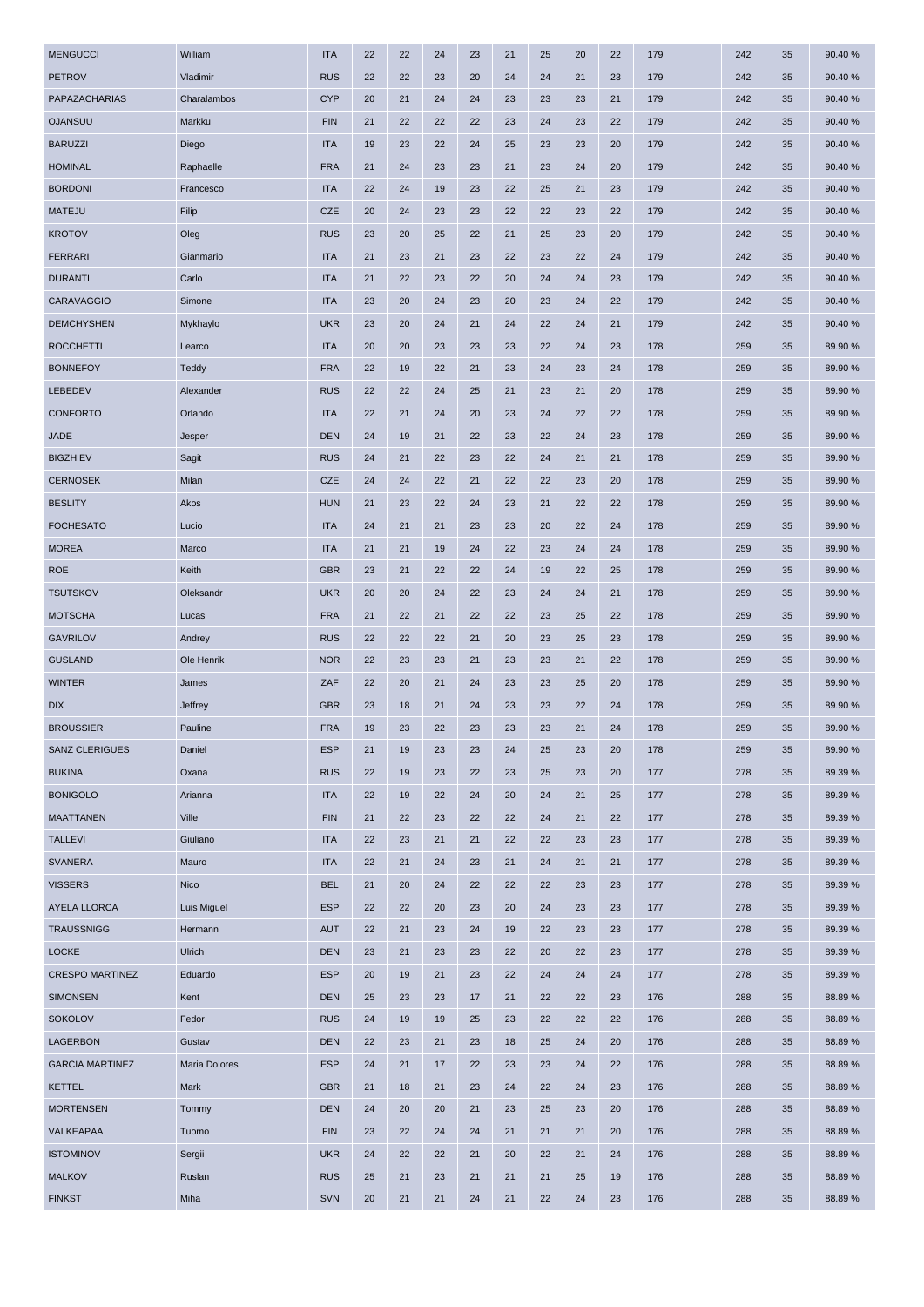| LAVREDIOU            | <b>Stelios</b>   | <b>CYP</b> | 22 | 19 | 19 | 23 | 23 | 23 | 24 | 23 | 176 | 288 | 35 | 88.89%  |
|----------------------|------------------|------------|----|----|----|----|----|----|----|----|-----|-----|----|---------|
| <b>JENSEN</b>        | Kent             | <b>DEN</b> | 23 | 21 | 23 | 24 | 22 | 18 | 21 | 24 | 176 | 288 | 35 | 88.89%  |
| <b>SKAHJEM</b>       | Jan Gunnar       | <b>NOR</b> | 24 | 20 | 23 | 22 | 19 | 25 | 21 | 22 | 176 | 288 | 35 | 88.89%  |
| <b>BONIGOLO</b>      | Moreno           | <b>ITA</b> | 18 | 21 | 21 | 25 | 21 | 24 | 23 | 23 | 176 | 288 | 35 | 88.89%  |
| <b>ISARYK</b>        | Sergij           | <b>UKR</b> | 24 | 21 | 20 | 24 | 20 | 23 | 24 | 20 | 176 | 288 | 35 | 88.89%  |
| <b>BILOUS</b>        | Volodymyr        | <b>UKR</b> | 25 | 21 | 22 | 22 | 18 | 25 | 19 | 24 | 176 | 288 | 35 | 88.89%  |
| <b>GNESI</b>         | Mauro            | <b>ITA</b> | 22 | 21 | 22 | 24 | 22 | 22 | 23 | 20 | 176 | 288 | 35 | 88.89%  |
| <b>NOSOV</b>         | Sergei           | <b>RUS</b> | 21 | 23 | 22 | 22 | 23 | 22 | 21 | 22 | 176 | 288 | 35 | 88.89%  |
| ANFINOGENTOV         | Dmytro           | <b>UKR</b> | 19 | 21 | 22 | 23 | 22 | 23 | 23 | 23 | 176 | 288 | 35 | 88.89%  |
| <b>WATRIN</b>        | Didier           | <b>FRA</b> | 20 | 22 | 22 | 23 | 22 | 24 | 22 | 21 | 176 | 288 | 35 | 88.89%  |
| <b>MARANGON</b>      | Fabio            | <b>ITA</b> | 23 | 25 | 25 | 21 | 16 | 23 | 23 | 19 | 175 | 308 | 35 | 88.38 % |
| <b>PROVIDENCIO</b>   | Tortosa          | <b>ESP</b> | 23 | 22 | 21 | 23 | 20 | 21 | 24 | 21 | 175 | 308 | 35 | 88.38 % |
| <b>BIGOLIN</b>       | Luciano          | <b>ITA</b> | 21 | 21 | 23 | 22 | 23 | 25 | 21 | 19 | 175 | 308 | 35 | 88.38 % |
| CARBONELL            | Efren Juan       | <b>ESP</b> | 23 | 23 | 23 | 22 | 22 | 21 | 20 | 21 | 175 | 308 | 35 | 88.38 % |
| <b>KLYUBIN</b>       | Alexander        | <b>RUS</b> | 19 | 24 | 22 | 20 | 25 | 24 | 22 | 19 | 175 | 308 | 35 | 88.38%  |
| DE CASTRO            | Alvaro Jose Da   | <b>POR</b> | 22 | 22 | 23 | 23 | 20 | 21 | 22 | 22 | 175 | 308 | 35 | 88.38 % |
| <b>CIOCCA</b>        | Mauro            | <b>ITA</b> | 17 | 21 | 24 | 21 | 24 | 24 | 21 | 23 | 175 | 308 | 35 | 88.38 % |
| <b>DEMIEUX</b>       | Regis            | <b>FRA</b> | 21 | 22 | 20 | 24 | 21 | 23 | 22 | 22 | 175 | 308 | 35 | 88.38 % |
| CARBONELL            | Carlos Francisco | <b>ESP</b> | 19 | 19 | 23 | 23 | 22 | 25 | 23 | 21 | 175 | 308 | 35 | 88.38 % |
| <b>RIZNICH</b>       | Nikolay          | <b>RUS</b> | 20 | 24 | 23 | 20 | 22 | 23 | 23 | 20 | 175 | 308 | 35 | 88.38 % |
| <b>EASEMAN</b>       | Phil             | <b>GBR</b> | 24 | 23 | 20 | 20 | 23 | 23 | 24 | 18 | 175 | 308 | 35 | 88.38 % |
| <b>BIANCAMANO</b>    | Salvatore        | <b>ITA</b> | 19 | 20 | 24 | 22 | 21 | 23 | 24 | 22 | 175 | 308 | 35 | 88.38 % |
| <b>LARSEN</b>        | Casper           | <b>DEN</b> | 21 | 22 | 22 | 23 | 23 | 20 | 22 | 22 | 175 | 308 | 35 | 88.38 % |
| <b>GERPE</b>         | Rosa Maria       | SUI        | 16 | 21 | 22 | 24 | 23 | 24 | 21 | 24 | 175 | 308 | 35 | 88.38 % |
| <b>TRENI</b>         | Treni            | <b>FRA</b> | 23 | 21 | 22 | 22 | 21 | 19 | 24 | 23 | 175 | 308 | 35 | 88.38 % |
| <b>CECCONI</b>       | Tiziano          | <b>ITA</b> | 24 | 24 | 19 | 25 | 21 | 25 | 20 | 17 | 175 | 308 | 35 | 88.38 % |
| <b>RAGNI</b>         | Leandro          | <b>ITA</b> | 25 | 22 | 23 | 21 | 18 | 22 | 22 | 22 | 175 | 308 | 35 | 88.38 % |
| <b>GIULIANI</b>      | Samuele          | <b>ITA</b> | 22 | 19 | 17 | 23 | 24 | 23 | 23 | 24 | 175 | 308 | 35 | 88.38 % |
| <b>MILAN</b>         | Jean-Pierre      | <b>FRA</b> | 23 | 24 | 23 | 22 | 20 | 18 | 21 | 24 | 175 | 308 | 35 | 88.38 % |
| VALENTE              | Adrien           | <b>FRA</b> | 22 | 18 | 22 | 23 | 23 | 25 | 18 | 24 | 175 | 308 | 35 | 88.38 % |
| <b>FARKAS</b>        | Mihaly           | <b>HUN</b> | 21 | 22 | 19 | 21 | 24 | 24 | 23 | 20 | 174 | 328 | 35 | 87.88%  |
| <b>DUCURTIL</b>      | Laurent          | <b>FRA</b> | 21 | 22 | 19 | 24 | 21 | 22 | 24 | 21 | 174 | 328 | 35 | 87.88%  |
| <b>ALMEIDA LOPES</b> | Orlando Filipe   | <b>POR</b> | 20 | 18 | 22 | 23 | 22 | 23 | 23 | 23 | 174 | 328 | 35 | 87.88%  |
| <b>MORBIDELLI</b>    | Cristian         | <b>ITA</b> | 24 | 19 | 20 | 24 | 19 | 22 | 22 | 24 | 174 | 328 | 35 | 87.88%  |
| <b>ELSERMANS</b>     | Daniel           | <b>FRA</b> | 19 | 23 | 22 | 19 | 22 | 23 | 23 | 23 | 174 | 328 | 35 | 87.88%  |
| <b>FLORENTINO</b>    | Moraleda         | <b>ESP</b> | 18 | 24 | 23 | 23 | 20 | 24 | 21 | 21 | 174 | 328 | 35 | 87.88%  |
| <b>KORSGAARD</b>     | Emil             | <b>DEN</b> | 20 | 24 | 21 | 21 | 24 | 23 | 20 | 21 | 174 | 328 | 35 | 87.88%  |
| <b>NAVROTSKYI</b>    | Anton            | <b>UKR</b> | 22 | 18 | 21 | 23 | 19 | 24 | 23 | 24 | 174 | 328 | 35 | 87.88%  |
| <b>BERGKVIST</b>     | Rebecka          | <b>SWE</b> | 19 | 23 | 22 | 23 | 19 | 23 | 22 | 23 | 174 | 328 | 35 | 87.88%  |
| <b>FILOMENO</b>      | Francesco        | <b>ITA</b> | 23 | 18 | 20 | 23 | 21 | 23 | 24 | 22 | 174 | 328 | 35 | 87.88%  |
| <b>BURAVOY</b>       | Nikita           | <b>RUS</b> | 21 | 23 | 23 | 24 | 20 | 20 | 23 | 20 | 174 | 328 | 35 | 87.88%  |
| <b>TERKELSEN</b>     | Peter            | <b>DEN</b> | 23 | 23 | 21 | 22 | 22 | 21 | 21 | 21 | 174 | 328 | 35 | 87.88%  |
| <b>BENETTON</b>      | Gianni           | <b>ITA</b> | 21 | 20 | 21 | 25 | 23 | 20 | 25 | 19 | 174 | 328 | 35 | 87.88%  |
| <b>JADE</b>          | Sussie           | <b>DEN</b> | 23 | 24 | 21 | 22 | 19 | 24 | 19 | 22 | 174 | 328 | 35 | 87.88%  |
| <b>CARDINALI</b>     | Alberto          | <b>ITA</b> | 21 | 19 | 19 | 23 | 21 | 22 | 24 | 25 | 174 | 328 | 35 | 87.88%  |
| <b>BORISOV</b>       | Victor           | <b>RUS</b> | 22 | 20 | 24 | 21 | 22 | 21 | 23 | 21 | 174 | 328 | 35 | 87.88%  |
| CASAGRANDE           | Franco           | <b>ITA</b> | 22 | 20 | 22 | 24 | 22 | 21 | 22 | 21 | 174 | 328 | 35 | 87.88%  |
| <b>MARELLI</b>       | Fabrizio         | <b>ITA</b> | 17 | 23 | 21 | 24 | 22 | 24 | 22 | 20 | 173 | 345 | 35 | 87.37 % |
| <b>PEARSE</b>        | Alan             | <b>GBR</b> | 23 | 19 | 23 | 21 | 21 | 24 | 21 | 21 | 173 | 345 | 35 | 87.37 % |
| DABRAZHYNETSKI       | Eduard           | <b>BLR</b> | 23 | 20 | 21 | 21 | 22 | 25 | 21 | 20 | 173 | 345 | 35 | 87.37 % |
| <b>SOTERIOU</b>      | Kiriakos         | <b>CYP</b> | 22 | 19 | 22 | 22 | 22 | 23 | 21 | 22 | 173 | 345 | 35 | 87.37 % |
| <b>STENBERG</b>      | Anna             | <b>DEN</b> | 19 | 22 | 22 | 23 | 21 | 23 | 23 | 20 | 173 | 345 | 35 | 87.37 % |
|                      |                  |            |    |    |    |    |    |    |    |    |     |     |    |         |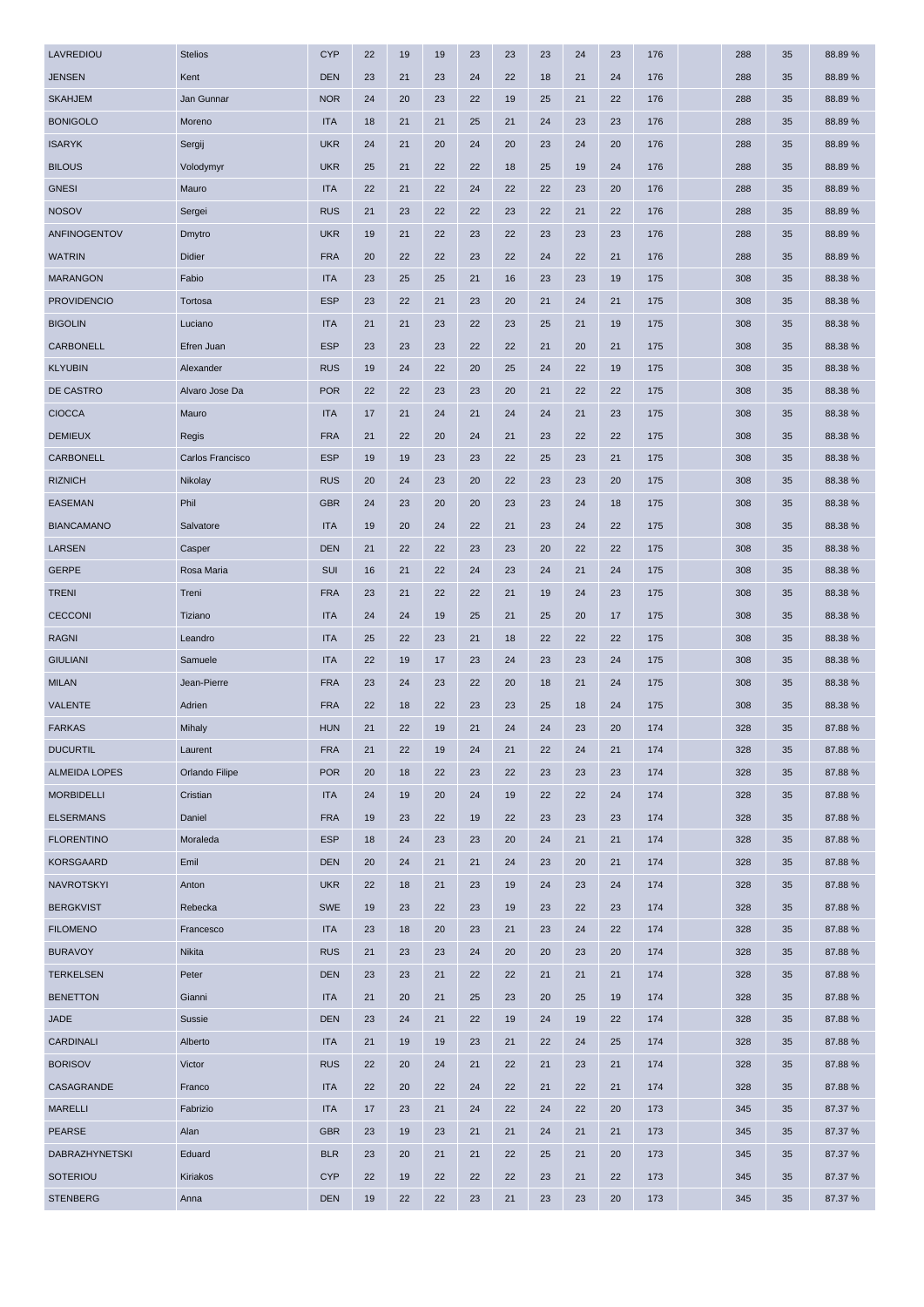| <b>CARRER</b>        | Angelo       | <b>ITA</b> | 23 | 21 | 21 | 24 | 23 | 23 | 18 | 20 | 173 | 345 | 35 | 87.37 % |
|----------------------|--------------|------------|----|----|----|----|----|----|----|----|-----|-----|----|---------|
| <b>HANSEN</b>        | Michael      | <b>DEN</b> | 22 | 21 | 22 | 20 | 22 | 24 | 23 | 19 | 173 | 345 | 35 | 87.37 % |
| <b>BARTLETT</b>      | Mike         | <b>GBR</b> | 23 | 19 | 20 | 23 | 23 | 21 | 22 | 22 | 173 | 345 | 35 | 87.37 % |
| <b>NAGY</b>          | Zoltan Janos | <b>HUN</b> | 20 | 21 | 21 | 23 | 22 | 24 | 20 | 22 | 173 | 345 | 35 | 87.37 % |
| <b>GENIEVSKIY</b>    | Aleksandr    | <b>RUS</b> | 22 | 24 | 19 | 24 | 20 | 23 | 20 | 21 | 173 | 345 | 35 | 87.37 % |
| <b>SALIT</b>         | Dmitriy      | <b>RUS</b> | 21 | 19 | 22 | 22 | 22 | 24 | 20 | 23 | 173 | 345 | 35 | 87.37 % |
| <b>NAZAROV</b>       | Andrey       | <b>RUS</b> | 21 | 23 | 19 | 22 | 20 | 25 | 22 | 21 | 173 | 345 | 35 | 87.37 % |
| <b>HEDGECOCK</b>     | Ami          | <b>GBR</b> | 21 | 21 | 22 | 23 | 20 | 22 | 22 | 22 | 173 | 345 | 35 | 87.37 % |
| <b>BRUN</b>          | Claudio      | <b>ITA</b> | 21 | 22 | 21 | 21 | 24 | 23 | 22 | 19 | 173 | 345 | 35 | 87.37 % |
| <b>MAHMUDOV</b>      | Ilham        | <b>AZE</b> | 21 | 20 | 22 | 22 | 19 | 24 | 24 | 20 | 172 | 359 | 35 | 86.87%  |
| <b>MARONGIU</b>      | Marco        | <b>ITA</b> | 22 | 23 | 19 | 20 | 20 | 24 | 24 | 20 | 172 | 359 | 35 | 86.87%  |
| <b>LUBIANIY</b>      | Aleksandr    | <b>RUS</b> | 20 | 22 | 21 | 23 | 24 | 25 | 19 | 18 | 172 | 359 | 35 | 86.87%  |
| <b>HANSEN</b>        | Helene       | <b>DEN</b> | 22 | 22 | 18 | 23 | 22 | 22 | 22 | 21 | 172 | 359 | 35 | 86.87%  |
| <b>DECZKI</b>        | Jozsef       | <b>HUN</b> | 22 | 21 | 21 | 21 | 23 | 23 | 24 | 17 | 172 | 359 | 35 | 86.87%  |
| <b>WOJCIECH</b>      | Muszynski    | <b>POL</b> | 25 | 21 | 19 | 21 | 20 | 20 | 23 | 23 | 172 | 359 | 35 | 86.87%  |
| <b>REYNA</b>         | Alain        | SUI        | 22 | 22 | 22 | 20 | 20 | 23 | 23 | 20 | 172 | 359 | 35 | 86.87%  |
| ANDREY               | Bezuglov     | <b>RUS</b> | 24 | 22 | 18 | 19 | 23 | 23 | 22 | 21 | 172 | 359 | 35 | 86.87%  |
| <b>HEGYI</b>         | András       | <b>HUN</b> | 23 | 15 | 23 | 22 | 21 | 23 | 22 | 23 | 172 | 359 | 35 | 86.87%  |
| <b>RISBJERG</b>      | Klaus        | <b>DEN</b> | 24 | 19 | 21 | 18 | 21 | 23 | 21 | 24 | 171 | 368 | 35 | 86.36 % |
| <b>VERESHCHAGIN</b>  | Konstantin   | <b>RUS</b> | 21 | 19 | 20 | 23 | 22 | 23 | 21 | 22 | 171 | 368 | 35 | 86.36%  |
| ESKELAND             | Per Jorgen   | <b>NOR</b> | 23 | 19 | 18 | 22 | 24 | 22 | 22 | 21 | 171 | 368 | 35 | 86.36 % |
| <b>BESSONOV</b>      | Alexander    | <b>RUS</b> | 17 | 21 | 22 | 23 | 22 | 22 | 23 | 21 | 171 | 368 | 35 | 86.36%  |
| <b>MISERIA</b>       | Daniele      | <b>ITA</b> | 19 | 21 | 21 | 24 | 24 | 23 | 18 | 21 | 171 | 368 | 35 | 86.36 % |
| <b>PLODARI</b>       | Matteo       | <b>ITA</b> | 20 | 22 | 22 | 22 | 21 | 23 | 19 | 22 | 171 | 368 | 35 | 86.36%  |
| <b>BELIAKOV</b>      | Pavel        | <b>RUS</b> | 19 | 22 | 21 | 22 | 20 | 25 | 23 | 19 | 171 | 368 | 35 | 86.36%  |
| <b>PERRETTA</b>      | Roberto      | <b>ITA</b> | 23 | 21 | 24 | 23 | 19 | 24 | 19 | 18 | 171 | 368 | 35 | 86.36 % |
| <b>ROVETTA</b>       | Ottorino     | <b>ITA</b> | 22 | 23 | 21 | 22 | 21 | 23 | 21 | 18 | 171 | 368 | 35 | 86.36%  |
| <b>MEACHEN</b>       | Stephanie    | <b>GBR</b> | 20 | 23 | 20 | 23 | 21 | 20 | 24 | 20 | 171 | 368 | 35 | 86.36 % |
| SANVICTOR VIDAL      | Ismael       | <b>ESP</b> | 21 | 22 | 21 | 21 | 19 | 22 | 21 | 24 | 171 | 368 | 35 | 86.36 % |
| <b>PRICE</b>         | John         | <b>GBR</b> | 24 | 20 | 20 | 22 | 15 | 21 | 24 | 25 | 171 | 368 | 35 | 86.36%  |
| <b>MISHCHENKOV</b>   | Igor         | <b>RUS</b> | 22 | 20 | 21 | 22 | 24 | 21 | 21 | 20 | 171 | 368 | 35 | 86.36 % |
| <b>VILERTS</b>       | Dainis       | <b>RUS</b> | 21 | 23 | 20 | 17 | 19 | 23 | 24 | 24 | 171 | 368 | 35 | 86.36%  |
| <b>MARKKULA</b>      | Pekka        | <b>FIN</b> | 20 | 22 | 22 | 20 | 23 | 21 | 24 | 19 | 171 | 368 | 35 | 86.36%  |
| <b>MIKHEEV</b>       | lurii        | <b>RUS</b> | 20 | 22 | 20 | 23 | 19 | 24 | 21 | 22 | 171 | 368 | 35 | 86.36%  |
| <b>TILLARD</b>       | Clement      | <b>FRA</b> | 16 | 25 | 22 | 19 | 19 | 24 | 21 | 25 | 171 | 368 | 35 | 86.36%  |
| <b>STRIJDOM</b>      | Christiaan   | ZAF        | 21 | 20 | 19 | 20 | 24 | 24 | 21 | 21 | 170 | 385 | 35 | 85.86%  |
| <b>SASOV</b>         | Alexey       | <b>RUS</b> | 22 | 20 | 21 | 20 | 23 | 21 | 23 | 20 | 170 | 385 | 35 | 85.86 % |
| <b>ROCCASECCA</b>    | <b>Bruno</b> | <b>ITA</b> | 19 | 19 | 24 | 23 | 23 | 23 | 21 | 18 | 170 | 385 | 35 | 85.86%  |
| POLYVANAYA           | Ekaterina    | <b>RUS</b> | 21 | 22 | 22 | 22 | 22 | 19 | 22 | 20 | 170 | 385 | 35 | 85.86%  |
| <b>VERDASCO CARO</b> | Emilio       | <b>ESP</b> | 21 | 21 | 21 | 21 | 20 | 22 | 23 | 21 | 170 | 385 | 35 | 85.86%  |
| <b>POLESE</b>        | Fabio        | <b>ITA</b> | 22 | 18 | 20 | 22 | 21 | 23 | 20 | 24 | 170 | 385 | 35 | 85.86%  |
| <b>TIBILOV</b>       | Georgy       | <b>RUS</b> | 20 | 22 | 22 | 20 | 22 | 21 | 23 | 20 | 170 | 385 | 35 | 85.86%  |
| <b>BELLAGAMBA</b>    | Pierfranco   | <b>ITA</b> | 20 | 22 | 22 | 17 | 21 | 21 | 24 | 23 | 170 | 385 | 35 | 85.86 % |
| <b>KALUSHIN</b>      | Vladimir     | <b>RUS</b> | 20 | 22 | 19 | 22 | 19 | 24 | 22 | 22 | 170 | 385 | 35 | 85.86%  |
| <b>CHIARI</b>        | Valerio      | <b>ITA</b> | 22 | 21 | 21 | 24 | 19 | 19 | 23 | 21 | 170 | 385 | 35 | 85.86 % |
| <b>KOSSARAS</b>      | Georgios     | <b>GRE</b> | 24 | 15 | 20 | 22 | 22 | 23 | 24 | 20 | 170 | 385 | 35 | 85.86%  |
| <b>KRITSIONIS</b>    | Nikolaos     | <b>GRE</b> | 22 | 18 | 20 | 23 | 21 | 24 | 20 | 22 | 170 | 385 | 35 | 85.86%  |
| <b>BRAVO</b>         | Giuseppe     | <b>ITA</b> | 21 | 23 | 20 | 20 | 21 | 22 | 22 | 21 | 170 | 385 | 35 | 85.86%  |
| <b>QUERALT CHANS</b> | Felipe       | <b>ESP</b> | 18 | 21 | 25 | 23 | 20 | 23 | 22 | 18 | 170 | 385 | 35 | 85.86%  |
| <b>MAMCHUR</b>       | Vadim        | <b>RUS</b> | 22 | 22 | 20 | 21 | 19 | 23 | 22 | 21 | 170 | 385 | 35 | 85.86 % |
| <b>TROSHKIN</b>      | Aleksandr    | <b>RUS</b> | 22 | 22 | 19 | 19 | 19 | 24 | 23 | 21 | 169 | 400 | 35 | 85.35 % |
| <b>JUHT</b>          | Emil         | <b>EST</b> | 22 | 14 | 21 | 22 | 24 | 24 | 20 | 22 | 169 | 400 | 35 | 85.35 % |
|                      |              |            |    |    |    |    |    |    |    |    |     |     |    |         |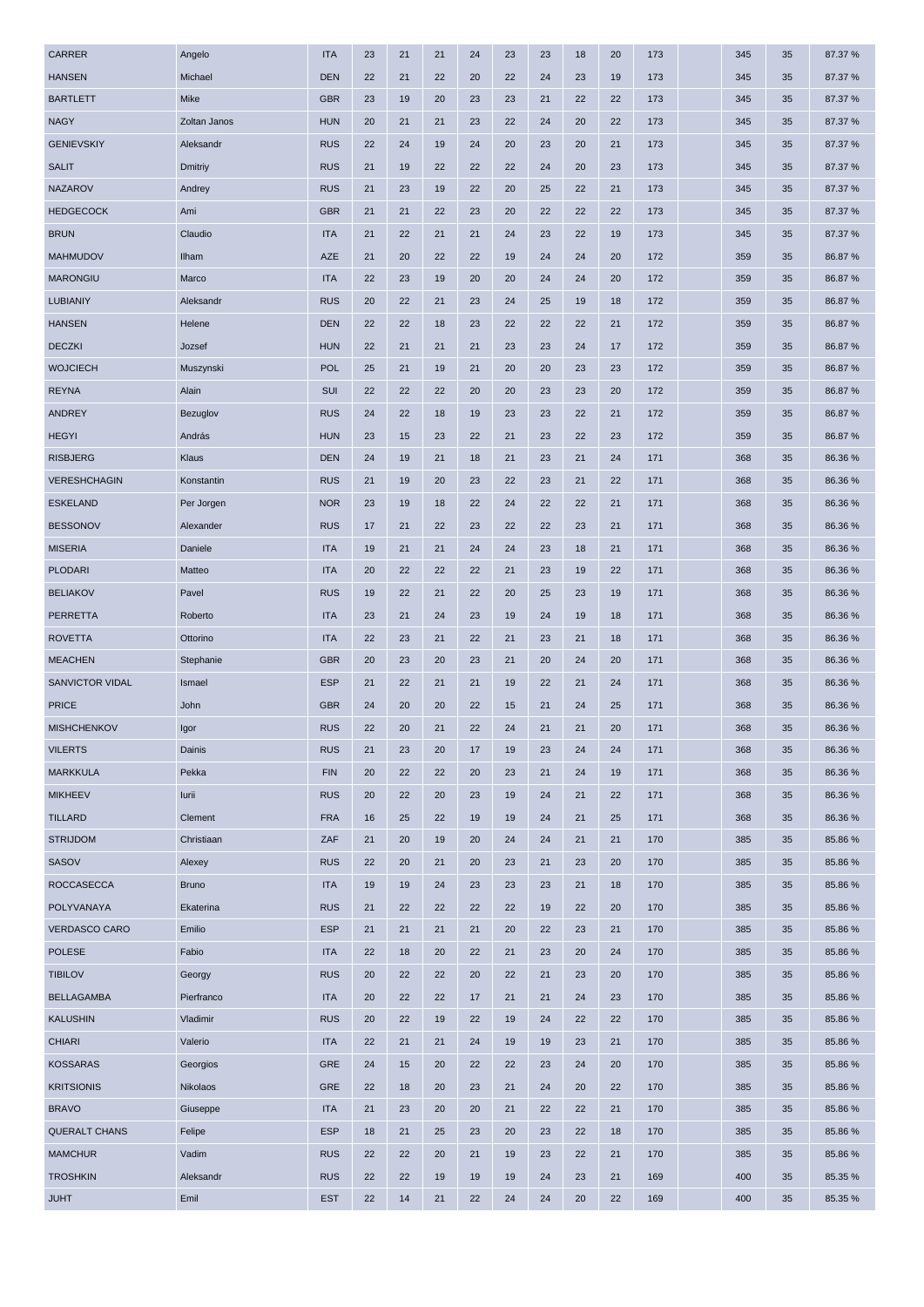| <b>MUNARON</b>       | Pietro Luigi     | <b>ITA</b> | 24 | 20 | 20 | 21 | 22 | 22 | 21 | 19 | 169 | 400 | 35 | 85.35 % |
|----------------------|------------------|------------|----|----|----|----|----|----|----|----|-----|-----|----|---------|
| <b>KATRAKILIS</b>    | Haralambos       | ZAF        | 20 | 21 | 20 | 25 | 20 | 24 | 22 | 17 | 169 | 400 | 35 | 85.35 % |
| <b>KOIVA</b>         | Andres           | <b>EST</b> | 20 | 23 | 22 | 23 | 19 | 23 | 21 | 18 | 169 | 400 | 35 | 85.35 % |
| <b>BOSI</b>          | Gilberto         | <b>ITA</b> | 21 | 21 | 20 | 21 | 19 | 21 | 23 | 23 | 169 | 400 | 35 | 85.35 % |
| <b>POKRZYWKA</b>     | Pawel            | <b>POL</b> | 21 | 21 | 20 | 22 | 19 | 21 | 22 | 23 | 169 | 400 | 35 | 85.35 % |
| <b>DELICATI</b>      | Stefano          | <b>ITA</b> | 22 | 18 | 21 | 18 | 21 | 23 | 23 | 23 | 169 | 400 | 35 | 85.35 % |
| <b>SAVICHEV</b>      | Vasily           | <b>RUS</b> | 22 | 22 | 16 | 21 | 23 | 25 | 19 | 21 | 169 | 400 | 35 | 85.35 % |
| <b>FLAMMINI</b>      | Carla            | <b>ITA</b> | 18 | 18 | 21 | 22 | 18 | 24 | 23 | 25 | 169 | 400 | 35 | 85.35 % |
| <b>PANNELLA</b>      | Antonio          | <b>ITA</b> | 20 | 21 | 22 | 23 | 20 | 23 | 16 | 24 | 169 | 400 | 35 | 85.35 % |
| <b>ROGOV</b>         | Igor             | <b>RUS</b> | 21 | 20 | 20 | 20 | 21 | 21 | 24 | 22 | 169 | 400 | 35 | 85.35 % |
| <b>OLIVIERI</b>      | Roberto          | <b>VEN</b> | 22 | 23 | 15 | 20 | 21 | 24 | 23 | 21 | 169 | 400 | 35 | 85.35 % |
| <b>IOAN</b>          | Sirbu            | <b>ROU</b> | 23 | 19 | 23 | 19 | 21 | 22 | 23 | 19 | 169 | 400 | 35 | 85.35 % |
| PAGLIARANI           | Roberto          | <b>ITA</b> | 22 | 18 | 21 | 20 | 19 | 24 | 21 | 23 | 168 | 414 | 35 | 84.85 % |
| <b>GIBELLINI</b>     | Enzo             | <b>ITA</b> | 17 | 23 | 18 | 23 | 21 | 23 | 23 | 20 | 168 | 414 | 35 | 84.85 % |
| <b>GIBELLINI</b>     | <b>Brunella</b>  | <b>ITA</b> | 23 | 16 | 23 | 21 | 21 | 22 | 24 | 18 | 168 | 414 | 35 | 84.85%  |
| <b>SALMOV</b>        | Gena             | <b>RUS</b> | 22 | 23 | 19 | 20 | 21 | 22 | 20 | 21 | 168 | 414 | 35 | 84.85 % |
| <b>HASANOV</b>       | Ibrahim          | AZE        | 19 | 20 | 20 | 23 | 20 | 23 | 23 | 20 | 168 | 414 | 35 | 84.85%  |
| <b>BUKIN</b>         | Vladimir         | <b>RUS</b> | 21 | 20 | 21 | 18 | 19 | 23 | 23 | 23 | 168 | 414 | 35 | 84.85 % |
| <b>FLORIN</b>        | Urcan            | <b>ROU</b> | 19 | 21 | 21 | 19 | 24 | 21 | 21 | 22 | 168 | 414 | 35 | 84.85 % |
| <b>SUKHOMLINOV</b>   | Dmitry           | <b>RUS</b> | 21 | 21 | 20 | 19 | 22 | 22 | 23 | 20 | 168 | 414 | 35 | 84.85%  |
| <b>INSA CAMPOS</b>   | Rafael           | <b>ESP</b> | 22 | 21 | 19 | 22 | 20 | 23 | 21 | 20 | 168 | 414 | 35 | 84.85%  |
| <b>JANKE</b>         | Carsten          | SUI        | 23 | 20 | 20 | 20 | 21 | 23 | 21 | 20 | 168 | 414 | 35 | 84.85%  |
| <b>KUBASOV</b>       | Timofey          | <b>RUS</b> | 22 | 23 | 20 | 21 | 16 | 25 | 23 | 18 | 168 | 414 | 35 | 84.85%  |
| <b>MARINI</b>        | Michele          | <b>ITA</b> | 23 | 21 | 18 | 23 | 19 | 24 | 21 | 19 | 168 | 414 | 35 | 84.85 % |
| <b>BASSON</b>        | Chris            | ZAF        | 22 | 23 | 22 | 20 | 21 | 23 | 19 | 18 | 168 | 414 | 35 | 84.85%  |
| <b>TILLARD</b>       | Stephane         | <b>FRA</b> | 18 | 24 | 19 | 20 | 24 | 20 | 23 | 20 | 168 | 414 | 35 | 84.85%  |
| <b>LANOUHE</b>       | Thierry          | <b>FRA</b> | 20 | 20 | 22 | 22 | 18 | 24 | 21 | 21 | 168 | 414 | 35 | 84.85 % |
| <b>BADZAGUA</b>      | Murtaz           | <b>RUS</b> | 22 | 21 | 23 | 21 | 16 | 23 | 23 | 19 | 168 | 414 | 35 | 84.85 % |
| <b>SANTIROSI</b>     | Alvaro           | <b>ITA</b> | 19 | 21 | 21 | 17 | 23 | 22 | 22 | 22 | 167 | 430 | 35 | 84.34 % |
| <b>CRESPO</b>        | Jose Carlos      | <b>POR</b> | 20 | 20 | 20 | 20 | 21 | 23 | 22 | 21 | 167 | 430 | 35 | 84.34 % |
| <b>JOHANSSON</b>     | Annika           | <b>SWE</b> | 20 | 20 | 19 | 21 | 24 | 21 | 21 | 21 | 167 | 430 | 35 | 84.34 % |
| <b>LECA</b>          | Bernard          | <b>FRA</b> | 17 | 20 | 20 | 21 | 22 | 24 | 23 | 20 | 167 | 430 | 35 | 84.34 % |
| <b>MAZZI</b>         | Simone           | <b>ITA</b> | 22 | 21 | 20 | 22 | 18 | 24 | 21 | 19 | 167 | 430 | 35 | 84.34 % |
| PAL                  | Tamas            | <b>HUN</b> | 19 | 22 | 22 | 23 | 23 | 22 | 18 | 18 | 167 | 430 | 35 | 84.34 % |
| D ALESSANDRO         | Christian        | <b>ITA</b> | 19 | 21 | 22 | 22 | 22 | 21 | 19 | 21 | 167 | 430 | 35 | 84.34 % |
| <b>ROSIER</b>        | Francoise        | <b>FRA</b> | 21 | 18 | 21 | 24 | 20 | 20 | 21 | 22 | 167 | 430 | 35 | 84.34 % |
| <b>BETTI</b>         | Giovanni         | <b>ITA</b> | 24 | 22 | 21 | 19 | 18 | 24 | 23 | 16 | 167 | 430 | 35 | 84.34 % |
| PAPAIOANNOU          | Ioannis          | <b>GRE</b> | 21 | 19 | 20 | 24 | 22 | 22 | 20 | 19 | 167 | 430 | 35 | 84.34 % |
| <b>KHMIALEUSKAYA</b> | Anzhela          | <b>BLR</b> | 18 | 21 | 22 | 20 | 24 | 21 | 19 | 22 | 167 | 430 | 35 | 84.34 % |
| <b>MONNI</b>         | Ignazio          | <b>ITA</b> | 19 | 23 | 20 | 22 | 21 | 22 | 21 | 19 | 167 | 430 | 35 | 84.34 % |
| <b>POUTIAINEN</b>    | Markku           | <b>FIN</b> | 18 | 21 | 21 | 21 | 19 | 23 | 23 | 21 | 167 | 430 | 35 | 84.34 % |
| <b>GODDET</b>        | Marion           | <b>FRA</b> | 22 | 22 | 19 | 23 | 18 | 20 | 23 | 20 | 167 | 430 | 35 | 84.34 % |
| <b>PIROGOVA</b>      | Tatiana          | <b>RUS</b> | 18 | 19 | 25 | 21 | 24 | 19 | 21 | 20 | 167 | 430 | 35 | 84.34 % |
| <b>SMITH</b>         | Craig            | ZAF        | 23 | 19 | 19 | 21 | 18 | 24 | 21 | 22 | 167 | 430 | 35 | 84.34 % |
| <b>LESHCHEV</b>      | Sergei           | <b>RUS</b> | 22 | 23 | 19 | 21 | 16 | 23 | 20 | 23 | 167 | 430 | 35 | 84.34 % |
| <b>ANUFRIEV</b>      | Andrei           | <b>RUS</b> | 20 | 21 | 20 | 20 | 21 | 23 | 22 | 19 | 166 | 447 | 35 | 83.84 % |
| SANCHEZ MONTES       | Jose Antonio     | <b>ESP</b> | 23 | 20 | 21 | 23 | 19 | 20 | 17 | 23 | 166 | 447 | 35 | 83.84 % |
| <b>SANVICTOR</b>     | Aitor            | <b>ESP</b> | 20 | 20 | 21 | 23 | 20 | 22 | 21 | 19 | 166 | 447 | 35 | 83.84 % |
| <b>RYBAKOV</b>       | Yurii            | <b>RUS</b> | 21 | 21 | 20 | 23 | 20 | 20 | 19 | 22 | 166 | 447 | 35 | 83.84 % |
| <b>TAKACS</b>        | Lorinc           | <b>HUN</b> | 19 | 21 | 21 | 19 | 19 | 25 | 20 | 22 | 166 | 447 | 35 | 83.84 % |
| LANDERAS             | Francisco Manuel | <b>ESP</b> | 20 | 20 | 20 | 19 | 21 | 24 | 21 | 21 | 166 | 447 | 35 | 83.84 % |
| <b>BILLERA</b>       | Romano           | <b>ITA</b> | 21 | 16 | 22 | 24 | 22 | 24 | 17 | 20 | 166 | 447 | 35 | 83.84 % |
|                      |                  |            |    |    |    |    |    |    |    |    |     |     |    |         |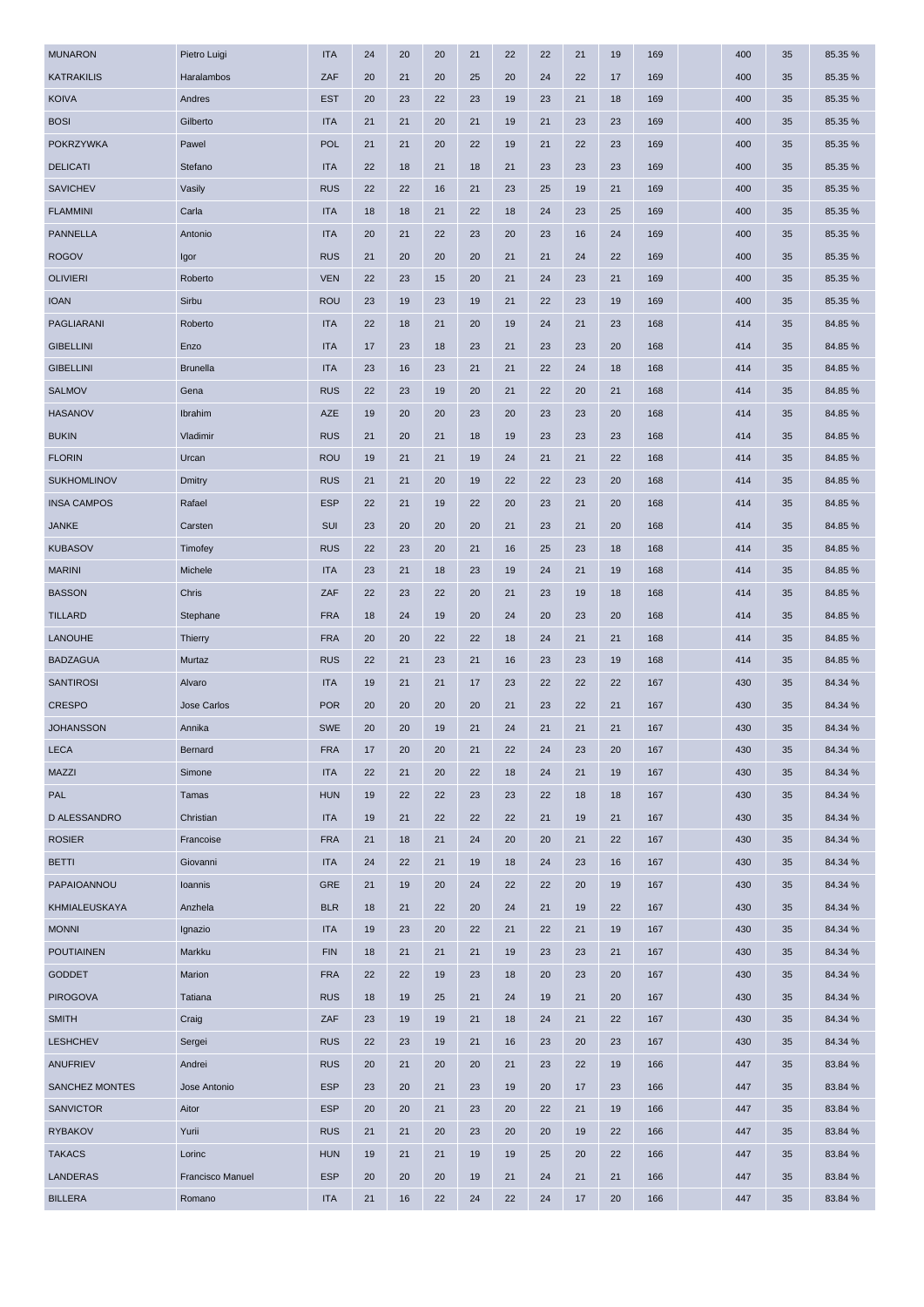| <b>ACCAPUTO</b>     | Nello          | <b>BEL</b> | 19 | 20 | 20 | 20 | 22 | 23 | 21 | 21 | 166 | 447 | 35          | 83.84 % |
|---------------------|----------------|------------|----|----|----|----|----|----|----|----|-----|-----|-------------|---------|
| <b>MENICONI</b>     | Nicolo         | <b>ITA</b> | 24 | 18 | 21 | 20 | 19 | 23 | 19 | 22 | 166 | 447 | $\mathbf 0$ | 0.00%   |
| <b>KERSNIK</b>      | Mitja          | <b>SVN</b> | 20 | 22 | 19 | 22 | 16 | 24 | 22 | 21 | 166 | 447 | 35          | 83.84 % |
| <b>ROMERO</b>       | Fabian         | <b>ESP</b> | 20 | 19 | 21 | 19 | 22 | 22 | 23 | 20 | 166 | 447 | 35          | 83.84 % |
| <b>GULLSTRAND</b>   | Annelie        | <b>SWE</b> | 24 | 18 | 18 | 19 | 20 | 21 | 23 | 22 | 165 | 458 | 35          | 83.33 % |
| VARSALONA           | Luigi          | <b>ITA</b> | 22 | 19 | 17 | 19 | 21 | 21 | 22 | 24 | 165 | 458 | 35          | 83.33 % |
| <b>SADEK</b>        | Marjan         | <b>SVN</b> | 20 | 21 | 22 | 22 | 16 | 22 | 20 | 22 | 165 | 458 | 35          | 83.33 % |
| <b>GUERRA</b>       | Corrado        | <b>SMR</b> | 17 | 21 | 15 | 23 | 22 | 21 | 23 | 23 | 165 | 458 | 35          | 83.33 % |
| ZAVADSKII           | Nikolai        | <b>RUS</b> | 19 | 18 | 21 | 23 | 21 | 20 | 21 | 22 | 165 | 458 | 35          | 83.33 % |
| <b>RIO</b>          | Romy           | <b>FRA</b> | 21 | 20 | 20 | 21 | 20 | 21 | 20 | 22 | 165 | 458 | 35          | 83.33 % |
| <b>MINAS</b>        | <b>Stelios</b> | <b>CYP</b> | 19 | 20 | 23 | 22 | 16 | 24 | 23 | 18 | 165 | 458 | 35          | 83.33 % |
| <b>KULIKOV</b>      | Yuriy          | KAZ        | 21 | 22 | 20 | 22 | 18 | 19 | 22 | 21 | 165 | 458 | 35          | 83.33 % |
| <b>NYLEN</b>        | Karl Egil      | <b>NOR</b> | 21 | 16 | 18 | 19 | 22 | 24 | 22 | 23 | 165 | 458 | 35          | 83.33 % |
| <b>OLASZ</b>        | Gergely        | <b>HUN</b> | 20 | 14 | 20 | 22 | 22 | 21 | 24 | 22 | 165 | 458 | 35          | 83.33 % |
| <b>MOSCHINI</b>     | Simone         | <b>ITA</b> | 21 | 20 | 23 | 21 | 17 | 20 | 21 | 22 | 165 | 458 | 35          | 83.33 % |
| CHRISTODOULOU       | Aristophanes   | <b>CYP</b> | 23 | 20 | 21 | 18 | 17 | 22 | 23 | 21 | 165 | 458 | 35          | 83.33 % |
| <b>KOKIN</b>        | Alexander      | <b>RUS</b> | 19 | 21 | 22 | 20 | 18 | 24 | 19 | 22 | 165 | 458 | 35          | 83.33 % |
| <b>SADIKHOV</b>     | Rauf           | <b>AZE</b> | 22 | 22 | 15 | 16 | 19 | 25 | 22 | 23 | 164 | 471 | 35          | 82.83%  |
| <b>MAMMADOV</b>     | Samir          | AZE        | 22 | 19 | 21 | 21 | 23 | 19 | 19 | 20 | 164 | 471 | 35          | 82.83%  |
| <b>BOGA</b>         | Alessandro     | <b>ITA</b> | 22 | 18 | 22 | 20 | 17 | 20 | 22 | 22 | 163 | 473 | 35          | 82.32 % |
| <b>GAJDACS</b>      | Gyorgy         | <b>HUN</b> | 21 | 19 | 20 | 19 | 18 | 24 | 21 | 21 | 163 | 473 | 35          | 82.32 % |
| <b>ALAVERE</b>      | Aivar          | <b>EST</b> | 21 | 19 | 21 | 19 | 21 | 21 | 21 | 20 | 163 | 473 | 35          | 82.32 % |
| <b>EGOROV</b>       | Dmitriy        | <b>RUS</b> | 20 | 21 | 23 | 22 | 17 | 21 | 21 | 18 | 163 | 473 | 35          | 82.32 % |
| <b>LUBENETS</b>     | <b>Ihor</b>    | <b>UKR</b> | 20 | 17 | 21 | 24 | 16 | 22 | 21 | 22 | 163 | 473 | 35          | 82.32 % |
| <b>DINI</b>         | Adriano        | <b>ITA</b> | 20 | 22 | 19 | 21 | 19 | 21 | 23 | 18 | 163 | 473 | 35          | 82.32 % |
| <b>DELBOS</b>       | Philippe       | <b>FRA</b> | 20 | 20 | 17 | 23 | 21 | 23 | 19 | 20 | 163 | 473 | 35          | 82.32 % |
| <b>HORVATH</b>      | Jozef          | <b>SVK</b> | 17 | 19 | 19 | 18 | 21 | 24 | 24 | 21 | 163 | 473 | 35          | 82.32 % |
| VAKHRUSHEV          | Dmitriy        | <b>RUS</b> | 19 | 21 | 19 | 22 | 20 | 21 | 20 | 21 | 163 | 473 | 35          | 82.32 % |
| <b>VERDASCO</b>     | Ana Maria      | <b>ESP</b> | 22 | 18 | 21 | 22 | 22 | 18 | 23 | 17 | 163 | 473 | 35          | 82.32 % |
| <b>BRIGONET</b>     | Michel         | <b>FRA</b> | 19 | 24 | 23 | 22 | 19 | 17 | 20 | 18 | 162 | 483 | 35          | 81.82%  |
| <b>QUESNAY</b>      | Frederic       | <b>FRA</b> | 21 | 19 | 18 | 20 | 19 | 23 | 19 | 23 | 162 | 483 | 35          | 81.82%  |
| <b>GIMENO</b>       | <b>Bruno</b>   | <b>FRA</b> | 19 | 20 | 21 | 21 | 16 | 23 | 21 | 21 | 162 | 483 | 35          | 81.82%  |
| <b>BARBERI</b>      | Enzo           | <b>FRA</b> | 22 | 23 | 17 | 18 | 16 | 22 | 22 | 22 | 162 | 483 | 35          | 81.82%  |
| <b>BERTAZZONI</b>   | Francesco      | SUI        | 19 | 20 | 17 | 22 | 20 | 20 | 22 | 22 | 162 | 483 | 35          | 81.82%  |
| <b>SMYKOV</b>       | Alexandr       | <b>RUS</b> | 23 | 15 | 18 | 24 | 21 | 23 | 17 | 21 | 162 | 483 | 35          | 81.82%  |
| <b>TOZZI</b>        | Mauro          | <b>ITA</b> | 21 | 21 | 22 | 23 | 11 | 21 | 24 | 19 | 162 | 483 | 35          | 81.82%  |
| <b>OLIVIERI</b>     | Maximo         | <b>VEN</b> | 21 | 20 | 18 | 22 | 17 | 22 | 21 | 21 | 162 | 483 | 35          | 81.82%  |
| <b>RUTKAI</b>       | Zoltan         | <b>HUN</b> | 17 | 21 | 19 | 23 | 16 | 22 | 23 | 21 | 162 | 483 | 35          | 81.82%  |
| <b>SOLER MILLA</b>  | Joaquin        | <b>ESP</b> | 24 | 19 | 20 | 17 | 21 | 20 | 19 | 22 | 162 | 483 | 35          | 81.82%  |
| <b>WOLTE</b>        | Heimo          | <b>AUT</b> | 21 | 16 | 21 | 21 | 18 | 21 | 22 | 22 | 162 | 483 | 35          | 81.82%  |
| PICCARI RICCI       | Pier Paolo     | <b>ITA</b> | 17 | 20 | 20 | 23 | 18 | 23 | 22 | 19 | 162 | 483 | 35          | 81.82%  |
| <b>LECHAT</b>       | Marc           | <b>BEL</b> | 23 | 18 | 20 | 19 | 21 | 22 | 19 | 20 | 162 | 483 | 35          | 81.82%  |
| <b>LOBERA FATAS</b> | Alberto        | <b>ESP</b> | 24 | 20 | 17 | 18 | 15 | 24 | 20 | 23 | 161 | 496 | 35          | 81.31 % |
| <b>HOMOKI</b>       | Lajos          | <b>HUN</b> | 18 | 19 | 20 | 21 | 16 | 22 | 24 | 21 | 161 | 496 | 35          | 81.31 % |
| LEBEAU              | Didier         | <b>FRA</b> | 20 | 16 | 20 | 23 | 19 | 23 | 18 | 22 | 161 | 496 | 35          | 81.31 % |
| <b>VOGT</b>         | Emmanuel       | <b>FRA</b> | 16 | 23 | 15 | 22 | 19 | 23 | 23 | 20 | 161 | 496 | 35          | 81.31 % |
| <b>FATTORINI</b>    | Fabrizio       | <b>ITA</b> | 17 | 21 | 23 | 20 | 19 | 24 | 19 | 18 | 161 | 496 | 35          | 81.31 % |
| <b>GOMEZ BLANCO</b> | Raul           | <b>ESP</b> | 17 | 21 | 20 | 22 | 17 | 22 | 24 | 18 | 161 | 496 | 35          | 81.31 % |
| <b>PROVIDENCIO</b>  | Palomares      | <b>ESP</b> | 17 | 18 | 23 | 21 | 20 | 23 | 19 | 20 | 161 | 496 | 35          | 81.31 % |
| <b>SMIRNOV</b>      | Vadim          | <b>RUS</b> | 17 | 24 | 24 | 23 | 21 | 22 | 17 | 13 | 161 | 496 | 35          | 81.31 % |
| <b>DUBERNARD</b>    | Alain          | <b>FRA</b> | 19 | 16 | 17 | 22 | 23 | 21 | 21 | 22 | 161 | 496 | 35          | 81.31%  |
| <b>DI GIROLAMO</b>  | Maurizio       | <b>ITA</b> | 20 | 16 | 23 | 20 | 21 | 21 | 21 | 18 | 160 | 505 | 35          | 80.81%  |
|                     |                |            |    |    |    |    |    |    |    |    |     |     |             |         |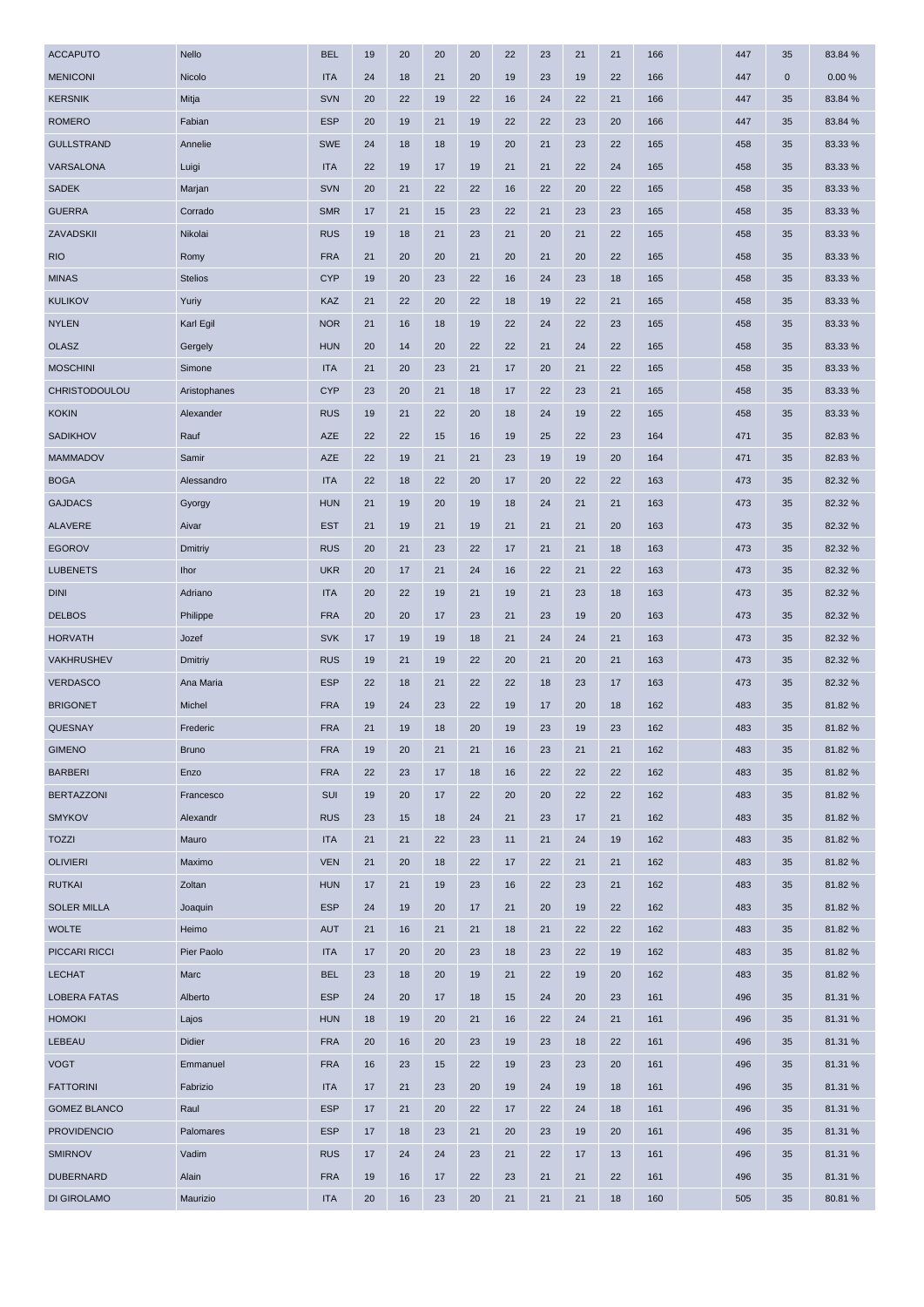| <b>GRETH</b>         | Simon         | <b>DEN</b> | 18 | 17 | 21 | 19        | 21 | 21 | 18 | 25 | 160 | 505 | 35 | 80.81%  |
|----------------------|---------------|------------|----|----|----|-----------|----|----|----|----|-----|-----|----|---------|
| <b>BAIKOV</b>        | Aleksandr     | <b>RUS</b> | 18 | 19 | 20 | 20        | 21 | 25 | 17 | 20 | 160 | 505 | 35 | 80.81%  |
| <b>LINDSTROM</b>     | Felix         | <b>SWE</b> | 20 | 20 | 19 | 22        | 20 | 20 | 18 | 21 | 160 | 505 | 35 | 80.81%  |
| LA VITA              | Nicola        | <b>ITA</b> | 21 | 23 | 21 | 19        | 15 | 22 | 17 | 22 | 160 | 505 | 35 | 80.81%  |
| <b>FONTANA</b>       | Gennaro       | <b>ITA</b> | 18 | 19 | 18 | 19        | 16 | 23 | 25 | 22 | 160 | 505 | 35 | 80.81%  |
| <b>CORDELLA</b>      | Gino          | <b>ITA</b> | 18 | 17 | 20 | 19        | 21 | 21 | 21 | 22 | 159 | 511 | 35 | 80.30 % |
| SPADONI              | Elio          | <b>ITA</b> | 23 | 18 | 20 | 22        | 17 | 23 | 20 | 16 | 159 | 511 | 35 | 80.30 % |
| <b>MERCIER</b>       | Emeric        | <b>FRA</b> | 22 | 11 | 20 | 22        | 20 | 22 | 23 | 19 | 159 | 511 | 35 | 80.30 % |
| <b>TOTH</b>          | Emil          | <b>HUN</b> | 14 | 22 | 23 | 16        | 21 | 24 | 18 | 21 | 159 | 511 | 35 | 80.30 % |
| <b>HANSEN</b>        | John          | <b>DEN</b> | 20 | 19 | 21 | 18        | 19 | 22 | 20 | 20 | 159 | 511 | 35 | 80.30 % |
| <b>BERDNIKOVICH</b>  | Anna          | <b>RUS</b> | 19 | 18 | 19 | 21        | 20 | 23 | 23 | 16 | 159 | 511 | 35 | 80.30 % |
| CASANOVA             | Ricardo       | <b>ESP</b> | 18 | 22 | 19 | 21        | 20 | 21 | 16 | 22 | 159 | 511 | 35 | 80.30 % |
| <b>MAKODZEBA</b>     | Mykola        | <b>UKR</b> | 19 | 22 | 18 | 21        | 16 | 19 | 23 | 21 | 159 | 511 | 35 | 80.30 % |
| <b>GRANDSIRE</b>     | <b>Benoit</b> | <b>FRA</b> | 19 | 16 | 19 | 18        | 20 | 24 | 22 | 21 | 159 | 511 | 35 | 80.30 % |
| ANDERSEN             | Mikael        | <b>DEN</b> | 18 | 19 | 15 | 20        | 20 | 21 | 25 | 21 | 159 | 511 | 35 | 80.30 % |
| <b>LEONI</b>         | Jean-Francois | <b>FRA</b> | 17 | 23 | 18 | 23        | 20 | 22 | 19 | 16 | 158 | 521 | 35 | 79.80 % |
| <b>HAUGENES</b>      | Atle          | <b>NOR</b> | 22 | 21 | 18 | 21        | 19 | 22 | 21 | 14 | 158 | 521 | 35 | 79.80 % |
| <b>TAKACS</b>        | Tamas         | <b>HUN</b> | 16 | 15 | 22 | 22        | 21 | 24 | 19 | 19 | 158 | 521 | 35 | 79.80 % |
| AAS                  | Nils Jorgen   | <b>NOR</b> | 22 | 18 | 21 | 18        | 18 | 22 | 23 | 16 | 158 | 521 | 35 | 79.80 % |
| MAKODZEBA            | Ygor          | <b>UKR</b> | 18 | 18 | 18 | 21        | 17 | 23 | 24 | 18 | 157 | 525 | 35 | 79.29 % |
| <b>LOCKE</b>         | Mikkel        | <b>DEN</b> | 21 | 20 | 21 | 16        | 21 | 20 | 18 | 20 | 157 | 525 | 35 | 79.29 % |
| <b>KATIN</b>         | Evgenii       | <b>RUS</b> | 19 | 14 | 20 | 19        | 23 | 22 | 18 | 22 | 157 | 525 | 35 | 79.29 % |
| <b>AMIROV</b>        | Adi           | KAZ        | 21 | 22 | 14 | 22        | 18 | 18 | 21 | 21 | 157 | 525 | 35 | 79.29 % |
| ANSELMO              | Rodrigo       | <b>POR</b> | 12 | 20 | 21 | 23        | 18 | 20 | 20 | 23 | 157 | 525 | 35 | 79.29 % |
| <b>STEYN</b>         | Luke          | ZAF        | 19 | 19 | 20 | 20        | 21 | 20 | 20 | 18 | 157 | 525 | 35 | 79.29 % |
| <b>GUALTIERI</b>     | Renato        | <b>ITA</b> | 20 | 17 | 19 | 20        | 18 | 21 | 23 | 19 | 157 | 525 | 35 | 79.29 % |
| <b>BLIGANUT</b>      | Tony          | ZAF        | 21 | 20 | 19 | 19        | 18 | 20 | 18 | 22 | 157 | 525 | 35 | 79.29 % |
| <b>STRELCHIK</b>     | Alexander     | <b>BLR</b> | 19 | 20 | 19 | 21        | 19 | 19 | 20 | 20 | 157 | 525 | 35 | 79.29 % |
| <b>RIPOLDI</b>       | Giuseppe      | <b>ITA</b> | 20 | 19 | 14 | 19        | 22 | 22 | 21 | 20 | 157 | 525 | 35 | 79.29 % |
| <b>LEVIN</b>         | Oleg          | <b>RUS</b> | 18 | 16 | 22 | 23        | 17 | 21 | 20 | 20 | 157 | 525 | 35 | 79.29 % |
| <b>VIRTANEN</b>      | Anssi         | <b>FIN</b> | 19 | 19 | 21 | 19        | 17 | 24 | 19 | 18 | 156 | 536 | 35 | 78.79 % |
| <b>FOKIN</b>         | Georgy        | <b>RUS</b> | 22 | 19 | 19 | 15        | 17 | 21 | 23 | 20 | 156 | 536 | 35 | 78.79%  |
| <b>TAKSHAITOV</b>    | Timur         | <b>RUS</b> | 20 | 17 | 18 | 23        | 18 | 19 | 20 | 21 | 156 | 536 | 35 | 78.79%  |
| <b>AVERIN</b>        | Sergey        | <b>RUS</b> | 22 | 19 | 20 | 19        | 20 | 18 | 19 | 19 | 156 | 536 | 35 | 78.79%  |
| <b>HUOTARI</b>       | Johanna       | <b>FIN</b> | 18 | 21 | 18 | 21        | 16 | 22 | 22 | 18 | 156 | 536 | 35 | 78.79%  |
| <b>MAULE</b>         | Mirco         | <b>ITA</b> | 22 | 17 | 17 | 20        | 19 | 19 | 21 | 20 | 155 | 541 | 35 | 78.28%  |
| <b>JAUREGUIBERRI</b> | Salvador      | <b>ESP</b> | 19 | 16 | 22 | 21        | 12 | 23 | 23 | 19 | 155 | 541 | 35 | 78.28%  |
| <b>LEONI</b>         | Ryan          | <b>FRA</b> | 19 | 17 | 21 | 16        | 18 | 21 | 22 | 21 | 155 | 541 | 35 | 78.28%  |
| <b>FAULDS</b>        | Tanya         | <b>GBR</b> | 21 | 17 | 22 | 15        | 21 | 19 | 18 | 22 | 155 | 541 | 35 | 78.28%  |
| <b>SIEBERS</b>       | Peter         | <b>NED</b> | 19 | 18 | 19 | 21        | 21 | 22 | 19 | 15 | 154 | 545 | 35 | 77.78 % |
| <b>MORGAN</b>        | Chris         | <b>GBR</b> | 15 | 18 | 18 | 21        | 20 | 23 | 22 | 17 | 154 | 545 | 35 | 77.78 % |
| <b>BRAMMER</b>       | Ralf          | SUI        | 21 | 19 | 17 | 17        | 15 | 22 | 20 | 23 | 154 | 545 | 35 | 77.78%  |
| WAGGER               | Franz         | <b>AUT</b> | 20 | 22 | 18 | 15        | 14 | 23 | 21 | 21 | 154 | 545 | 35 | 77.78%  |
| <b>LEPPAN</b>        | Chris         | ZAF        | 20 | 16 | 21 | 18        | 18 | 23 | 19 | 19 | 154 | 545 | 35 | 77.78 % |
| LANTZ                | Desiree       | <b>SWE</b> | 19 | 20 | 17 | 22        | 16 | 22 | 19 | 19 | 154 | 545 | 35 | 77.78 % |
| <b>TRINBACHER</b>    | Friedrich     | <b>AUT</b> | 21 | 23 | 17 | $\pmb{0}$ | 21 | 22 | 25 | 25 | 154 | 545 | 35 | 77.78%  |
| <b>TSUKANOV</b>      | Igor          | <b>RUS</b> | 19 | 18 | 22 | 13        | 22 | 21 | 22 | 17 | 154 | 545 | 35 | 77.78%  |
| <b>MONTAILLIER</b>   | Stephane      | <b>FRA</b> | 21 | 20 | 18 | 20        | 16 | 18 | 22 | 19 | 154 | 545 | 35 | 77.78%  |
| <b>HARTIG</b>        | Antonia       | <b>AUT</b> | 19 | 16 | 17 | 22        | 20 | 20 | 21 | 19 | 154 | 545 | 35 | 77.78 % |
| <b>SARKISIAN</b>     | Oleg          | <b>RUS</b> | 20 | 18 | 22 | 19        | 16 | 21 | 24 | 14 | 154 | 545 | 35 | 77.78 % |
| ARZUMANOV            | Anatoliy      | <b>RUS</b> | 19 | 21 | 18 | 21        | 20 | 22 | 16 | 16 | 153 | 556 | 35 | 77.27 % |
| <b>BECHERINI</b>     | Stefano       | <b>ITA</b> | 19 | 19 | 20 | 21        | 17 | 22 | 19 | 16 | 153 | 556 | 35 | 77.27 % |
|                      |               |            |    |    |    |           |    |    |    |    |     |     |    |         |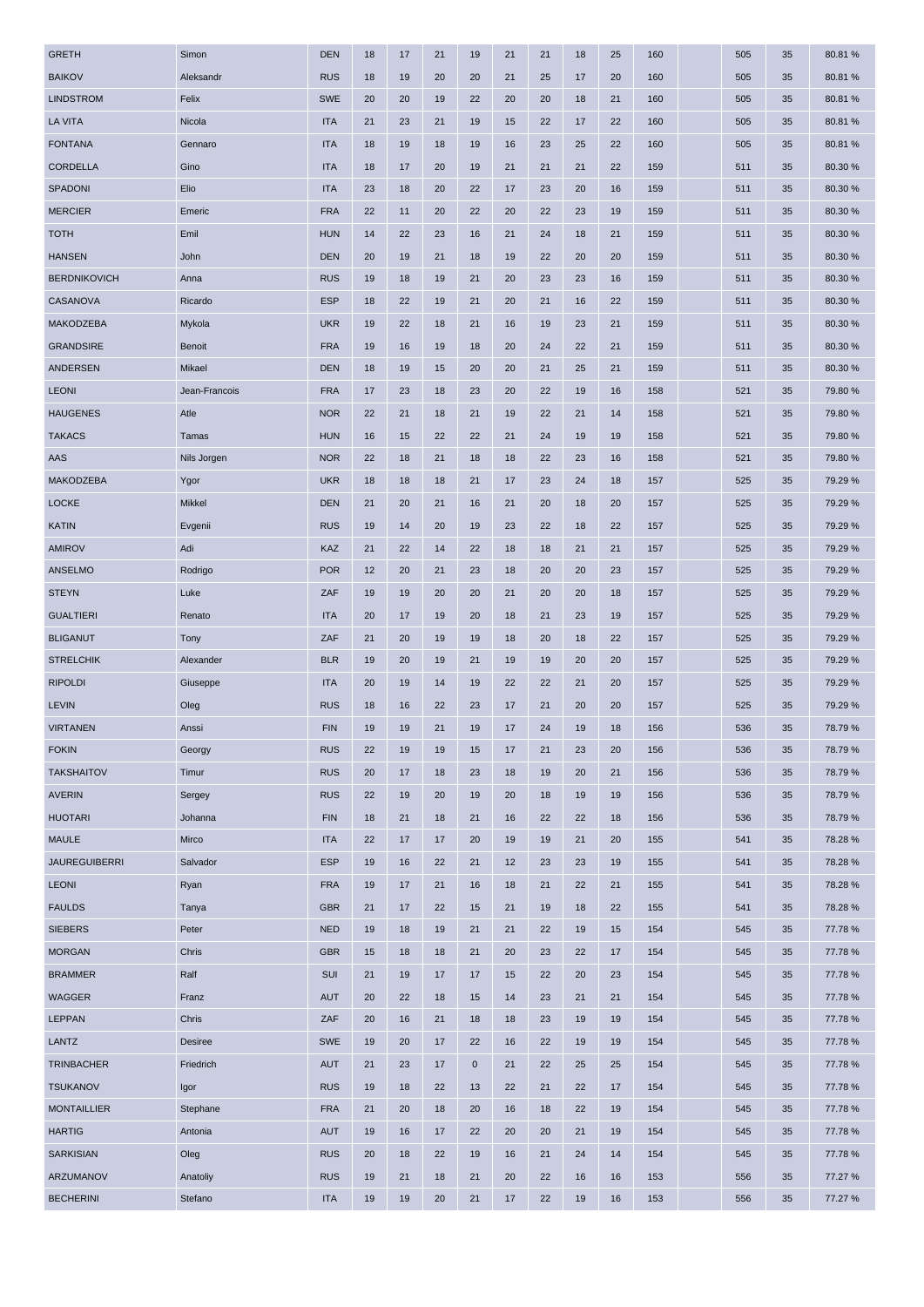| <b>BALDUCCI</b>                    | Massimo              | <b>ITA</b>               | 17       | 22       | 17       | 22       | 10       | 23          | 20       | 22       | 153        | 556        | 35       | 77.27 %          |
|------------------------------------|----------------------|--------------------------|----------|----------|----------|----------|----------|-------------|----------|----------|------------|------------|----------|------------------|
| CARLINO                            | Angelo               | <b>ITA</b>               | 21       | 23       | 19       | 23       | 19       | $\mathbf 0$ | 24       | 24       | 153        | 556        | 35       | 77.27 %          |
| <b>MILANESCHI</b>                  | Tiziano              | <b>ITA</b>               | 21       | 20       | 19       | 20       | 14       | 20          | 20       | 19       | 153        | 556        | 35       | 77.27 %          |
| CRESPO LOPEZ                       | Eduardo              | <b>ESP</b>               | 20       | 18       | 20       | 18       | 19       | 24          | 20       | 13       | 152        | 561        | 35       | 76.77 %          |
| <b>BARBERI</b>                     | Rocco                | <b>FRA</b>               | 20       | 19       | 23       | 13       | 16       | 21          | 22       | 18       | 152        | 561        | 35       | 76.77 %          |
| <b>LYSHKO</b>                      | Pavel                | <b>RUS</b>               | 14       | 20       | 17       | 24       | 18       | 19          | 23       | 17       | 152        | 561        | 35       | 76.77 %          |
| <b>CHABRIERES</b>                  | Francois             | <b>FRA</b>               | 19       | 19       | 20       | 20       | 18       | 23          | 17       | 16       | 152        | 561        | 35       | 76.77 %          |
| ALBUQUERQUE E                      | Joao                 | <b>POR</b>               | 20       | 17       | 19       | 21       | 17       | 20          | 18       | 20       | 152        | 561        | 35       | 76.77 %          |
| <b>DEMIEUX</b>                     | <b>Bastien</b>       | <b>FRA</b>               | 18       | 17       | 19       | 25       | 18       | 19          | 15       | 20       | 151        | 566        | 35       | 76.26 %          |
| <b>GREYLING</b>                    | Amelda               | ZAF                      | 19       | 20       | 17       | 20       | 14       | 24          | 16       | 21       | 151        | 566        | 35       | 76.26 %          |
| <b>VDOVENKO</b>                    | Volodymyr            | <b>UKR</b>               | 18       | 17       | 17       | 19       | 21       | 21          | 22       | 16       | 151        | 566        | 35       | 76.26 %          |
| <b>CERVESATO</b>                   | Alberto              | <b>ITA</b>               | 15       | 18       | 18       | 20       | 17       | 20          | 23       | 20       | 151        | 566        | 35       | 76.26%           |
| <b>GHISELLI</b>                    | Michael              | <b>ITA</b>               | 23       | 18       | 17       | 17       | 16       | 23          | 19       | 18       | 151        | 566        | 35       | 76.26%           |
| <b>VIRDO</b>                       | Gianni Cristophe     | <b>ITA</b>               | 22       | 15       | 19       | 18       | 14       | 22          | 23       | 18       | 151        | 566        | 35       | 76.26%           |
| <b>REIG GINER</b>                  | Carla                | <b>ESP</b>               | 18       | 22       | 19       | 18       | 16       | 19          | 20       | 18       | 150        | 572        | 35       | 75.76 %          |
| <b>MORENO PONCE</b>                | Maria                | <b>ESP</b>               | 20       | 11       | 19       | 20       | 19       | 20          | 20       | 21       | 150        | 572        | 35       | 75.76 %          |
| <b>BIRNBAUM</b>                    | <b>Bjarne</b>        | <b>DEN</b>               | 17       | 18       | 18       | 19       | 20       | 18          | 21       | 19       | 150        | 572        | 35       | 75.76 %          |
| JUHT                               | Ervin                | <b>EST</b>               | 17       | 15       | 20       | 17       | 19       | 20          | 23       | 19       | 150        | 572        | 35       | 75.76 %          |
| <b>NENO</b>                        | Maria                | <b>POR</b>               | 20       | 13       | 15       | 19       | 19       | 22          | 23       | 19       | 150        | 572        | 35       | 75.76 %          |
| LEBEDEV                            | Sergey               | <b>RUS</b>               | 18       | 14       | 20       | 21       | 21       | 19          | 23       | 14       | 150        | 572        | 35       | 75.76 %          |
| <b>GOMES DE</b>                    | Joaquim              | <b>FRA</b>               | 18       | 20       | 21       | 19       | 14       | 20          | 21       | 16       | 149        | 578        | 35       | 75.25 %          |
| <b>WHITE</b>                       | Gary                 | ZAF                      | 18       | 18       | 16       | 20       | 12       | 22          | 22       | 21       | 149        | 578        | 35       | 75.25 %          |
| <b>BLATNOV</b>                     | Gennady              | <b>RUS</b>               | 22       | 18       | 20       | 15       | 22       | 17          | 17       | 18       | 149        | 578        | 35       | 75.25 %          |
| <b>ARTEMOV</b>                     | Mihail               | <b>BLR</b>               | 17       | 22       | 18       | 17       | 21       | 16          | 18       | 20       | 149        | 578        | 35       | 75.25 %          |
| <b>PEPPAS</b>                      | Nikolaos             | GRE                      | 19       | 14       | 18       | 20       | 18       | 24          | 19       | 17       | 149        | 578        | 35       | 75.25 %          |
| <b>BORGESA</b>                     | Simone               | <b>ITA</b>               | 18       | 18       | 17       | 21       | 16       | 20          | 23       | 15       | 148        | 583        | 35       | 74.75 %          |
| <b>SMITH</b>                       | Jacqueline           | ZAF                      | 20       | 20       | 21       | 15       | 16       | 22          | 18       | 16       | 148        | 583        | 35       | 74.75%           |
| <b>GOLDTHORPE</b>                  | Glen                 | <b>GBR</b>               | 12       | 19       | 19       | 19       | 19       | 19          | 20       | 21       | 148        | 583        | 35       | 74.75 %          |
| <b>SHIBARSHIN</b>                  | Vladimir             | <b>RUS</b>               | 15       | 17       | 20       | 18       | 17       | 24          | 23       | 14       | 148        | 583        | 35       | 74.75 %          |
| DOMEC LOPEZ                        | Alvaro               | <b>ESP</b>               | 22       | 15       | 16       | 19       | 17       | 23          | 19       | 17       | 148        | 583        | 35       | 74.75%           |
| <b>COSTA</b>                       | António José         | <b>POR</b>               | 16       | 17       | 21       | 19       | 17       | 20          | 21       | 16       | 147        | 588        | 35       | 74.24 %          |
| DE ALMEIDA                         | Dylan                | <b>FRA</b>               | 16       | 18       | 18       | 19       | 17       | 22          | 20       | 17       | 147        | 588        | 35       | 74.24 %          |
| <b>FOUCHE</b>                      | Louis                | ZAF                      | 20       | 14       | 21       | 15       | 14       | 21          | 21       | 21       | 147        | 588        | 35       | 74.24 %          |
| <b>HENRYK</b>                      | Zaworski             | <b>POL</b>               | 20       | 20       | 16       | 19       | 18       | 21          | 19       | 14       | 147        | 588        | 35       | 74.24 %          |
| <b>BONIGOLO</b>                    | Franco               | <b>ITA</b>               | 18       | 14       | 19       | 20       | 21       | 19          | 16       | 20       | 147        | 588        | 35       | 74.24 %          |
| <b>DUBERNARD</b>                   | Beatrice             | <b>FRA</b>               | 20       | 19       | 17       | 18       | 17       | 12          | 22       | 22       | 147        | 588        | 35       | 74.24 %          |
| <b>SHNIER</b>                      | Gavin                | ZAF                      | 22       | 15       | 20       | 12       | 15       | 20          | 22       | 21       | 147        | 588        | 35       | 74.24 %          |
| <b>VISANI</b>                      | Jastin               | <b>ITA</b>               | 17       | 18       | 15       | 20       | 20       | 20          | 19       | 18       | 147        | 588        | 35       | 74.24 %          |
| <b>FERRARIO</b>                    | Lorenzo              | <b>ITA</b>               | 17       | 17       | 19       | 16       | 13       | 24          | 19       | 21       | 146        | 596        | 35       | 73.74 %          |
| <b>FORLEO</b>                      | Francesco            | <b>ITA</b>               | 15       | 16       | 20       | 18       | 18       | 21          | 20       | 18       | 146        | 596        | 35       | 73.74 %          |
| <b>PALINKAS</b>                    | Jean Francois        | <b>FRA</b>               | 17       | 18       | 17       | 17       | 15       | 23          | 21       | 18       | 146        | 596        | 35       | 73.74 %          |
| CAPPELLARI                         | Luciano              | <b>ITA</b>               | 19       | 14       | 20       | 21       | 14       | 21          | 21       | 16       | 146        | 596        | 35       | 73.74 %          |
| <b>MEKSRUNAS</b>                   | Vidunas              | LTU                      | 13       | 17       | 20       | 21       | 17       | 17          | 22       | 18       | 145        | 600        | 35       | 73.23 %          |
|                                    |                      |                          |          |          |          |          |          |             |          |          |            |            |          |                  |
| <b>NEVENS</b><br><b>ALONSO</b>     | Edmond<br>Ricardo    | <b>BEL</b><br><b>ESP</b> | 16       | 15       | 20       | 18       | 18       | 22          | 18       | 18       | 145        | 600<br>600 | 35       | 73.23%<br>73.23% |
|                                    |                      |                          | 19       | 16       | 20       | 18       | 18       | 18          | 15       | 21       | 145        |            | 35       |                  |
| <b>SCLAUNICK</b><br><b>LIAKOS</b>  | Jean Louis           | <b>FRA</b>               | 20       | 17<br>22 | 13<br>14 | 16       | 17       | 19          | 22       | 21       | 145        | 600        | 35       | 73.23%           |
|                                    |                      |                          |          |          |          | 17       | 14       | 21          | 17       | 19       | 145        | 600        | 35       | 73.23 %          |
|                                    | Kostas               | GRE                      | 21       |          |          |          |          |             |          |          |            |            |          |                  |
| <b>COMINOTTI</b>                   | Stefano              | <b>ITA</b>               | 16       | 20       | 18       | 21       | 18       | 19          | 17       | 16       | 145        | 600        | 35       | 73.23%           |
| <b>SMITH</b>                       | Hugh                 | <b>GBR</b>               | 21       | 16       | 19       | 22       | 13       | 21          | 22       | 10       | 144        | 606        | 35       | 72.73%           |
| <b>CASANOVA ENGUIX</b>             | Sergi                | <b>ESP</b>               | 17       | 19       | 18       | 15       | 14       | 24          | 20       | 17       | 144        | 606        | 35       | 72.73%           |
| <b>STRIJDOM</b><br><b>TIBBATTS</b> | Petronella<br>Pamela | ZAF<br><b>GBR</b>        | 18<br>19 | 17<br>16 | 16<br>17 | 16<br>21 | 14<br>17 | 23<br>18    | 22<br>20 | 18<br>16 | 144<br>144 | 606<br>606 | 35<br>35 | 72.73%<br>72.73% |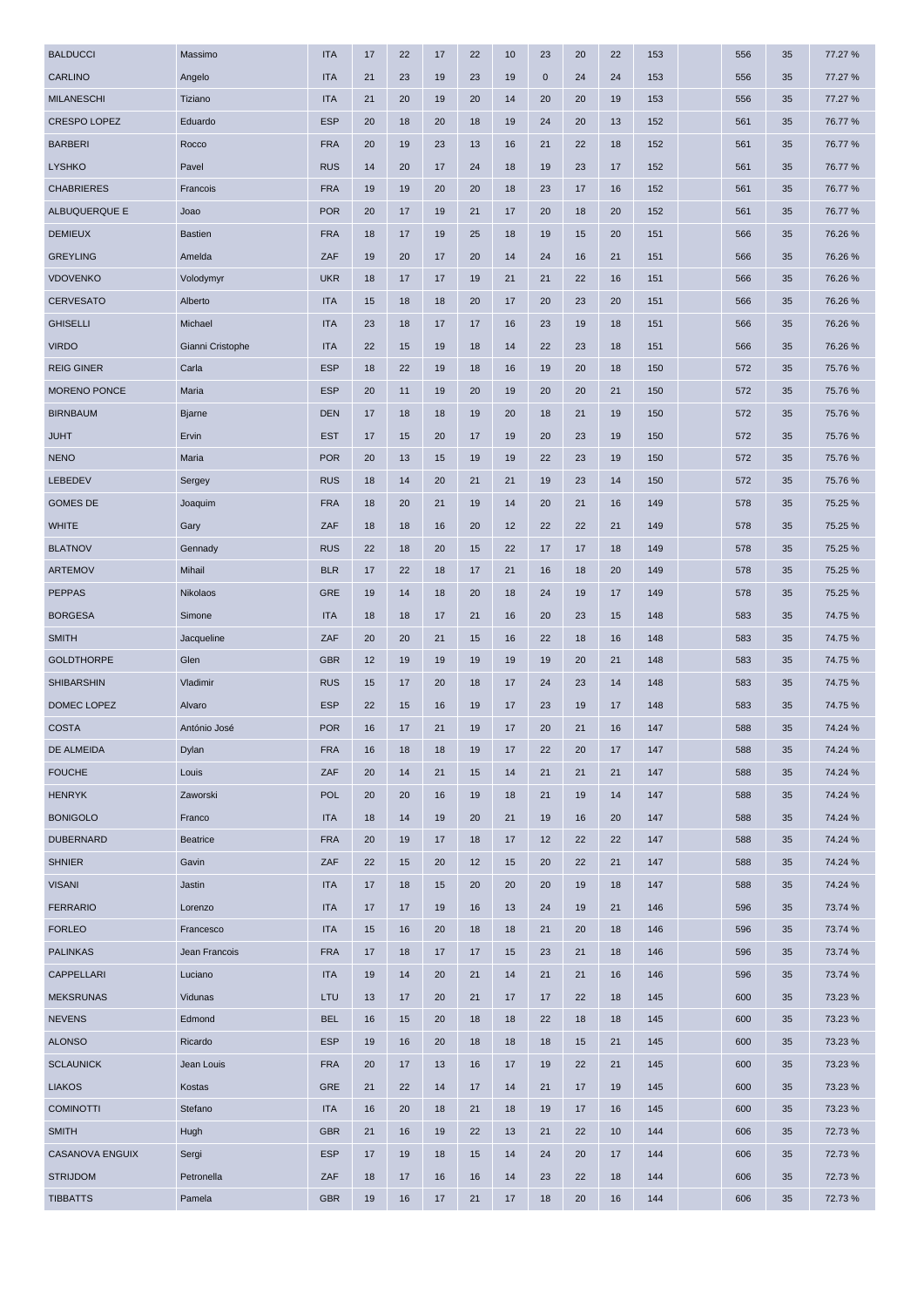| <b>ALMODOVAR</b>      | Javier         | <b>ESP</b> | 14             | 17          | 18 | 23               | 17             | 15 | 19        | 21           | 144 | 606 | 35 | 72.73%  |
|-----------------------|----------------|------------|----------------|-------------|----|------------------|----------------|----|-----------|--------------|-----|-----|----|---------|
| <b>ANTUNES</b>        | Luis           | <b>POR</b> | 16             | 17          | 21 | 15               | 16             | 21 | 19        | 19           | 144 | 606 | 35 | 72.73%  |
| <b>SZABO</b>          | Janos          | <b>HUN</b> | 21             | 21          | 15 | 12               | 18             | 21 | 19        | 17           | 144 | 606 | 35 | 72.73%  |
| <b>KISELYER</b>       | Dmitry         | <b>RUS</b> | 16             | 19          | 12 | 19               | 21             | 20 | 19        | 17           | 143 | 613 | 35 | 72.22 % |
| ZAKHAROV              | Pavel          | <b>RUS</b> | 15             | 17          | 16 | 20               | 14             | 25 | 19        | 17           | 143 | 613 | 35 | 72.22 % |
| <b>VERETENIN</b>      | Oleg           | <b>RUS</b> | 18             | 16          | 20 | 15               | 17             | 23 | 18        | 15           | 142 | 615 | 35 | 71.72%  |
| <b>HALKIAS</b>        | Costa          | ZAF        | 18             | 16          | 16 | 18               | 21             | 20 | 16        | 17           | 142 | 615 | 35 | 71.72%  |
| <b>WENGER</b>         | Jean           | SUI        | 16             | 16          | 19 | 16               | 17             | 20 | 19        | 19           | 142 | 615 | 35 | 71.72%  |
| <b>BOTHA</b>          | Kyle           | ZAF        | 16             | 18          | 16 | 11               | 16             | 23 | 23        | 18           | 141 | 618 | 35 | 71.21 % |
| <b>TEIXEIRA</b>       | Duani          | <b>BRA</b> | 19             | 16          | 17 | 16               | 16             | 22 | 21        | 14           | 141 | 618 | 35 | 71.21 % |
| <b>AKSENOV</b>        | Ivan           | <b>RUS</b> | 13             | 17          | 18 | 19               | 22             | 18 | 17        | 17           | 141 | 618 | 35 | 71.21 % |
| <b>SOTERIOU</b>       | Seraphim       | <b>CYP</b> | 20             | 15          | 17 | 17               | 19             | 19 | 16        | 18           | 141 | 618 | 35 | 71.21 % |
| <b>MUNOZ</b>          | <b>Thierry</b> | <b>FRA</b> | 21             | 16          | 17 | 17               | 17             | 22 | 17        | 13           | 140 | 622 | 35 | 70.71%  |
| <b>AMADEI</b>         | Nicola         | <b>ITA</b> | 23             | 25          | 23 | 25               | 22             | 22 | 0         | $\mathbf 0$  | 140 | 622 | 35 | 70.71%  |
| VAN DEVENTER          | Johann Christo | ZAF        | 22             | $\mathbf 0$ | 19 | 21               | 20             | 22 | 18        | 18           | 140 | 622 | 35 | 70.71 % |
| <b>HANSEN</b>         | Benny          | <b>DEN</b> | 17             | 18          | 17 | 19               | 19             | 20 | 17        | 13           | 140 | 622 | 35 | 70.71%  |
| DE JONGH              | Josy-Anne      | ZAF        | 18             | 14          | 17 | 13               | 21             | 17 | 22        | 18           | 140 | 622 | 35 | 70.71 % |
| <b>GAIA</b>           | Villiam        | <b>ITA</b> | 15             | 20          | 14 | 16               | 19             | 21 | 19        | 15           | 139 | 627 | 35 | 70.20%  |
| <b>VOLPI</b>          | Claudio        | <b>ITA</b> | 19             | 14          | 15 | 19               | 20             | 17 | 16        | 18           | 138 | 628 | 35 | 69.70%  |
| <b>DUDNIK</b>         | Viktor         | <b>UKR</b> | 10             | 18          | 19 | 21               | 15             | 20 | 16        | 19           | 138 | 628 | 35 | 69.70%  |
| <b>BORCIER</b>        | Laurent        | <b>FRA</b> | 15             | 13          | 19 | 14               | 20             | 23 | 19        | 15           | 138 | 628 | 35 | 69.70%  |
| <b>KAMINSKI</b>       | Jerzy          | <b>POL</b> | 18             | 19          | 15 | 17               | 17             | 16 | 21        | 15           | 138 | 628 | 35 | 69.70%  |
| <b>DE FLAMINGH</b>    | Quintus        | ZAF        | 17             | 17          | 18 | 15               | 12             | 23 | 17        | 18           | 137 | 632 | 35 | 69.19%  |
| <b>HUSEYNOV</b>       | Adam           | AZE        | 18             | 18          | 16 | 20               | 14             | 18 | 20        | 13           | 137 | 632 | 35 | 69.19%  |
| SAAVEDRA BARCIA       | Jose Luis      | <b>ESP</b> | 16             | 17          | 15 | 18               | 15             | 19 | 17        | 19           | 136 | 634 | 35 | 68.69%  |
| <b>MORGAN</b>         | <b>Bruce</b>   | ZAF        | 13             | 14          | 13 | 19               | 20             | 20 | 20        | 15           | 134 | 635 | 35 | 67.68%  |
| <b>MARAIS</b>         | Sam            | ZAF        | 16             | 15          | 13 | 16               | 17             | 23 | 14        | 19           | 133 | 636 | 35 | 67.17%  |
| <b>HOMINAL</b>        | Isabelle       | <b>FRA</b> | 13             | 17          | 20 | 14               | 17             | 17 | 18        | 15           | 131 | 637 | 35 | 66.16%  |
| <b>SHUBICH</b>        | Evgeni         | <b>BLR</b> | 14             | 19          | 11 | 18               | 14             | 19 | 18        | 18           | 131 | 637 | 35 | 66.16%  |
| <b>GIAMBATTISTA</b>   | Francesco      | <b>ITA</b> | 14             | 12          | 19 | 20               | 12             | 19 | 20        | 15           | 131 | 637 | 35 | 66.16%  |
| <b>TERKELSEN</b>      | Laijla         | <b>DEN</b> | 15             | 13          | 18 | 19               | 12             | 18 | 14        | 20           | 129 | 640 | 35 | 65.15 % |
| <b>FUSAI</b>          | Alessandro     | <b>ITA</b> | 16             | 18          | 14 | 15               | $\overline{7}$ | 25 | 21        | 12           | 128 | 641 | 35 | 64.65 % |
| <b>SAVELIEV</b>       | Oleg           | <b>RUS</b> | 14             | 15          | 16 | $\boldsymbol{9}$ | 20             | 19 | 15        | 19           | 127 | 642 | 35 | 64.14 % |
| <b>GUBADOV</b>        | Elkhan         | AZE        | 16             | 15          | 14 | 17               | 12             | 22 | 19        | 12           | 127 | 642 | 35 | 64.14 % |
| <b>RESHETNIKOV</b>    | Ivan           | <b>RUS</b> | 19             | 12          | 13 | 14               | 17             | 18 | 19        | 14           | 126 | 644 | 35 | 63.64 % |
| <b>ARAGON VELASCO</b> | Jesus          | <b>ESP</b> | 14             | 15          | 18 | 18               | 16             | 12 | 15        | 17           | 125 | 645 | 35 | 63.13%  |
| <b>GRISHKINA</b>      | Elena          | <b>RUS</b> | 14             | 17          | 18 | 19               | 15             | 24 | $\pmb{0}$ | 16           | 123 | 646 | 35 | 62.12%  |
| <b>KASHIN</b>         | Alexander      | <b>RUS</b> | 18             | 23          | 22 | 22               | 16             | 22 | $\pmb{0}$ | $\mathbf{0}$ | 123 | 646 | 35 | 62.12%  |
| KRYZHANOVSKA          | Olga           | <b>UKR</b> | 16             | 15          | 16 | $\boldsymbol{9}$ | 16             | 22 | 15        | 13           | 122 | 648 | 35 | 61.62%  |
| <b>FUENTES</b>        | Maria Jose     | <b>ESP</b> | 16             | 17          | 13 | 17               | 14             | 16 | 16        | 13           | 122 | 648 | 35 | 61.62%  |
| <b>SZOPINSKI</b>      | Jan            | <b>POL</b> | 17             | 19          | 17 | 12               | 12             | 20 | 14        | 11           | 122 | 648 | 35 | 61.62%  |
| <b>CAPPELLI</b>       | Alex           | <b>ITA</b> | 14             | 14          | 13 | 16               | 19             | 17 | 15        | 13           | 121 | 651 | 35 | 61.11%  |
| <b>PAROLINI</b>       | Daniele        | <b>ITA</b> | 16             | 16          | 13 | 15               | 14             | 19 | 14        | 13           | 120 | 652 | 35 | 60.61%  |
| <b>TWEDDELL</b>       | David          | ZAF        | 15             | 20          | 11 | 15               | 14             | 16 | 17        | 12           | 120 | 652 | 35 | 60.61%  |
| QUESNAY               | Bénédicte      | <b>FRA</b> | 12             | 16          | 11 | 19               | 17             | 18 | 13        | 13           | 119 | 654 | 35 | 60.10%  |
| <b>PIACENTI</b>       | Emiliano       | <b>ITA</b> | 15             | 15          | 15 | 20               | $\bf8$         | 16 | 17        | 12           | 118 | 655 | 35 | 59.60 % |
| <b>HEDEGAARD</b>      | Lisbet         | <b>DEN</b> | 14             | 15          | 12 | 12               | 13             | 17 | 17        | 13           | 113 | 656 | 35 | 57.07 % |
| <b>BARANCHIKOV</b>    | Ilya           | <b>RUS</b> | $\overline{7}$ | 11          | 18 | 20               | 15             | 17 | 16        | 8            | 112 | 657 | 35 | 56.57 % |
| <b>AMATO</b>          | Paolo          | <b>ITA</b> | 15             | 18          | 17 | 21               | 19             | 22 | $\pmb{0}$ | $\mathbf 0$  | 112 | 657 | 35 | 56.57 % |
| <b>PRADE</b>          | Jean-Noel      | <b>USA</b> | 14             | 14          | 13 | 16               | $9\,$          | 16 | 16        | 13           | 111 | 659 | 35 | 56.06 % |
| <b>HASANOV</b>        | Shahin         | AZE        | 10             | 15          | 14 | 8                | 15             | 17 | 15        | 17           | 111 | 659 | 35 | 56.06%  |
|                       |                |            |                |             |    |                  |                |    |           |              |     |     |    |         |
| <b>HUFNAGL</b>        | Elisabeth      | <b>AUT</b> | 12             | 12          | 15 | 11               | 13             | 18 | 12        | 15           | 108 | 661 | 35 | 54.55 % |